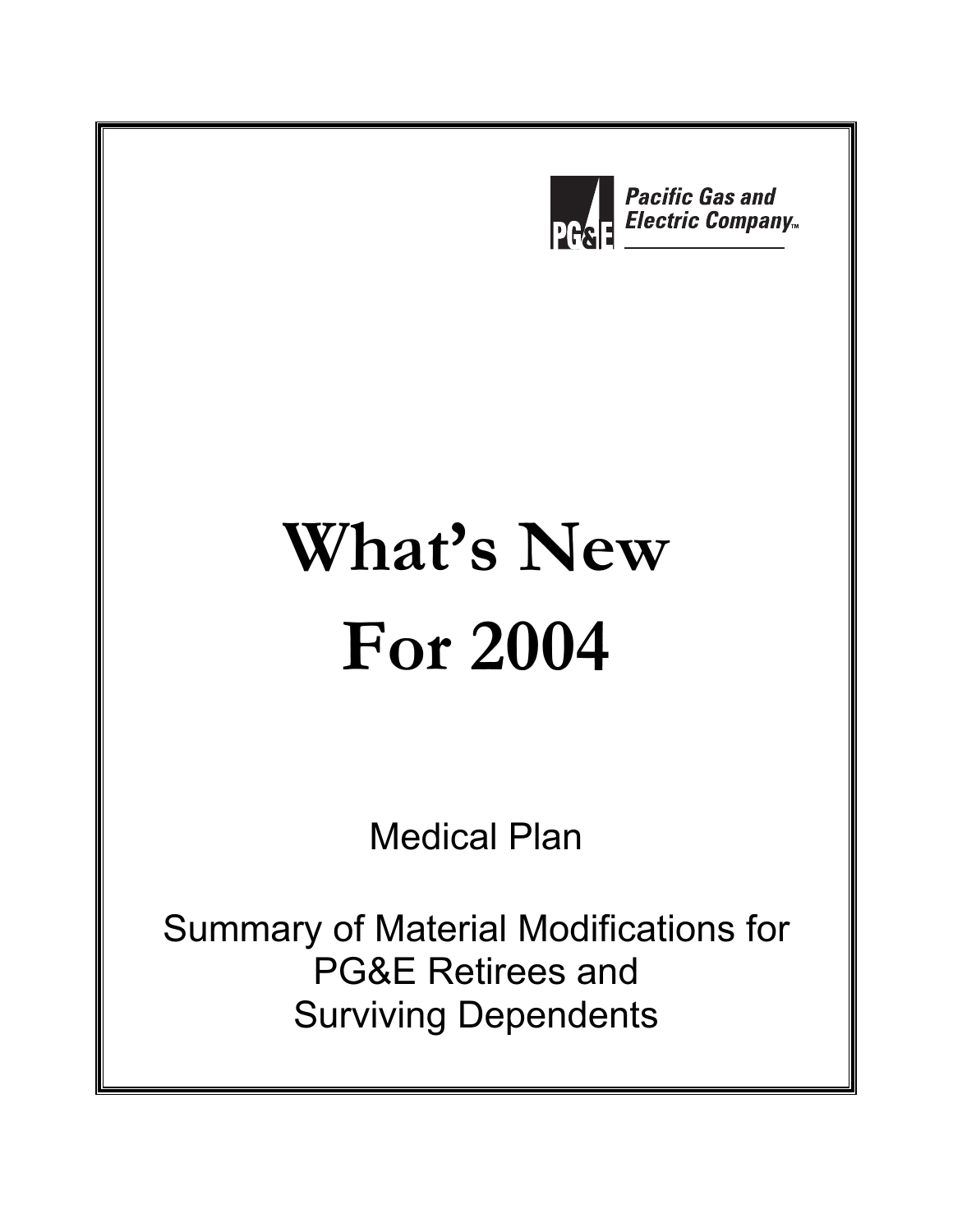# **Introduction**

This booklet describes important changes to your PG&E medical plan coverage that will become effective on January 1, 2004. This document is being provided to you as a supplement to the Open Enrollment materials that will be sent to you in about a month and as an update, or "Summary of Material Modifications," to your Summary of Benefits Handbook. By providing you with detailed information about these changes early, it is our hope that you will have ample time to become familiar with the various changes and will be prepared to make well-informed benefit decisions when you receive your Open Enrollment materials. Please keep this information for future reference.

# **Open Enrollment For 2004**

This year's Open Enrollment period is October 13 through October 24, 2003. You will receive enrollment instructions prior to the Open Enrollment period, along with information on which medical plans are available in your area.

The changes in the medical plans offered are significant. It's a good idea to think about which plan is best for you and your dependents now. Then, if you want to make changes, you'll be given the opportunity to do so during Open Enrollment. Questions on the information in this brochure can be directed to the PG&E HR Service Center. The telephone number is 1-800-700-0057, or send your questions by e-mail to HRBenefitsQuestions@pge.com. You may also call the medical plans directly. A list of telephone numbers and websites is provided at the end of this brochure.

# **What's New for 2004**

There will be many changes to the medical plans in 2004. PG&E is making these changes for a couple of reasons. First, the changes make the plans easier to use and more up-to-date with what other employers are offering. Second, the changes help to lower PG&E's costs for retiree medical coverage while still offering medical plans with coverage that is affordable to you. So

**1**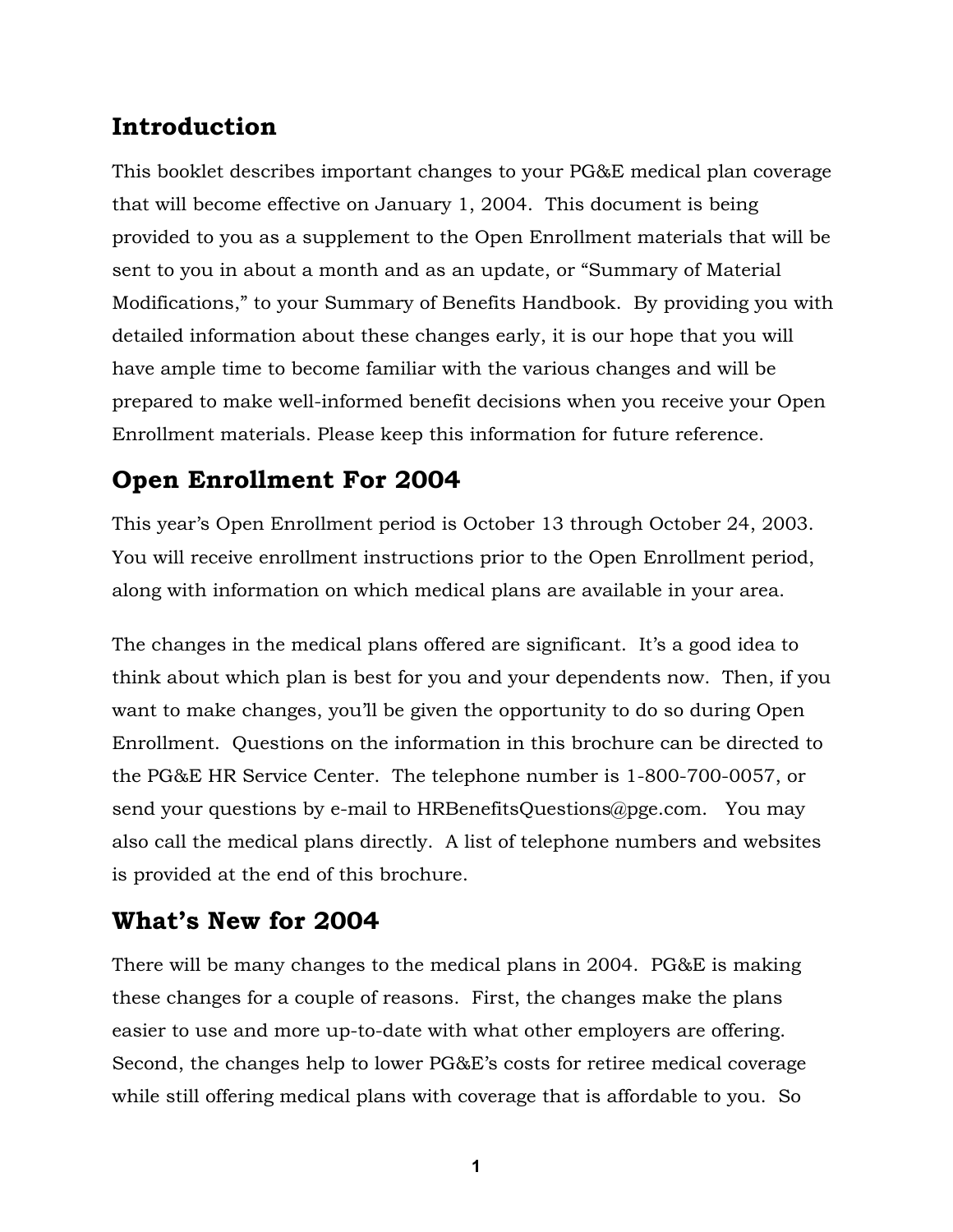while you will see some costs going up, like copayments, you will see other changes that will help you manage costs, such as the new Retiree Premium Offset Account that eligible retirees can use to reduce their medical premiums. The chart below summarizes the changes. The remainder of this booklet will discuss the changes in more detail.

| <b>CURRENT PLAN</b>                                                                                         | <b>WHAT'S NEW FOR 2004</b>                                                                                                                                                                                                                                                                                                                                 |
|-------------------------------------------------------------------------------------------------------------|------------------------------------------------------------------------------------------------------------------------------------------------------------------------------------------------------------------------------------------------------------------------------------------------------------------------------------------------------------|
| UnitedHealthcare<br>Point of Service (POS) Plan                                                             | Replaced by UnitedHealthcare Network<br>$\bullet$<br>Access Plan (NAP)<br>Same network of hospitals and doctors<br>$\bullet$                                                                                                                                                                                                                               |
| UnitedHealthcare<br>Preferred Provider Organization (PPO)<br>Plan                                           | Replaced by UnitedHealthcare Network<br>$\bullet$<br>Access Plan (NAP)<br>Same network of hospitals and doctors<br>$\bullet$                                                                                                                                                                                                                               |
| UnitedHealthcare Out-Of-Area (OOA)<br>Plan                                                                  | Replaced by UnitedHealthcare<br>$\bullet$<br>Comprehensive Access Plan (CAP)                                                                                                                                                                                                                                                                               |
| UnitedHealthcare<br>Retiree Optional Plan (ROP)                                                             | Decrease in annual deductible from \$500 to<br>$\bullet$<br>\$400 per person and from \$1,500 to \$1,200<br>per family<br>Decrease in annual individual out-of-pocket<br>$\bullet$<br>maximum from \$5,000 to \$4,000, and in<br>family maximum from \$10,000 to \$8,000                                                                                   |
| PG&E Medicare Supplemental Plan<br>(MSP) - Administered by<br>UnitedHealthcare                              | Retirees who were not in a bargaining unit<br>$\bullet$<br>and who are age 65 or over are now eligible<br>to elect this plan<br>Improved coverage for prescription drugs<br>$\bullet$<br>Increase in lifetime maximum from \$7,500<br>to \$10,000 for medical expenses<br>New separate lifetime maximum of \$10,000<br>$\bullet$<br>for prescription drugs |
| <b>All UnitedHealthcare Plans</b>                                                                           | New Cancer Resource Services (CRS)<br>$\bullet$<br>program                                                                                                                                                                                                                                                                                                 |
| <b>Health Maintenance Organizations</b><br>(HMOs)<br><b>Health Net</b><br>Kaiser<br>PacifiCare<br>$\bullet$ | Office copayments increasing from \$5 to<br>$\bullet$<br>\$10<br>Some other copayments also changing<br>$\bullet$<br>(e.g., emergency room, mental health visits,<br>prescription drugs - will vary by HMO)<br>Aetna HMO will no longer be offered<br>$\bullet$                                                                                            |
| Prescription Drug Plan (for<br>UnitedHealthcare members)                                                    | Will provide additional incentives for using<br>$\bullet$<br>generic drugs and home delivery<br>MSP drug benefits improved<br>$\bullet$                                                                                                                                                                                                                    |
| Mental Health, Alcohol and Drug Care<br><b>Benefits</b>                                                     | Copayments for outpatient visits changing<br>$\bullet$                                                                                                                                                                                                                                                                                                     |
| <b>Retiree Premium Offset Account</b>                                                                       | New program to help eligible retirees pay<br>Company medical plan premiums!                                                                                                                                                                                                                                                                                |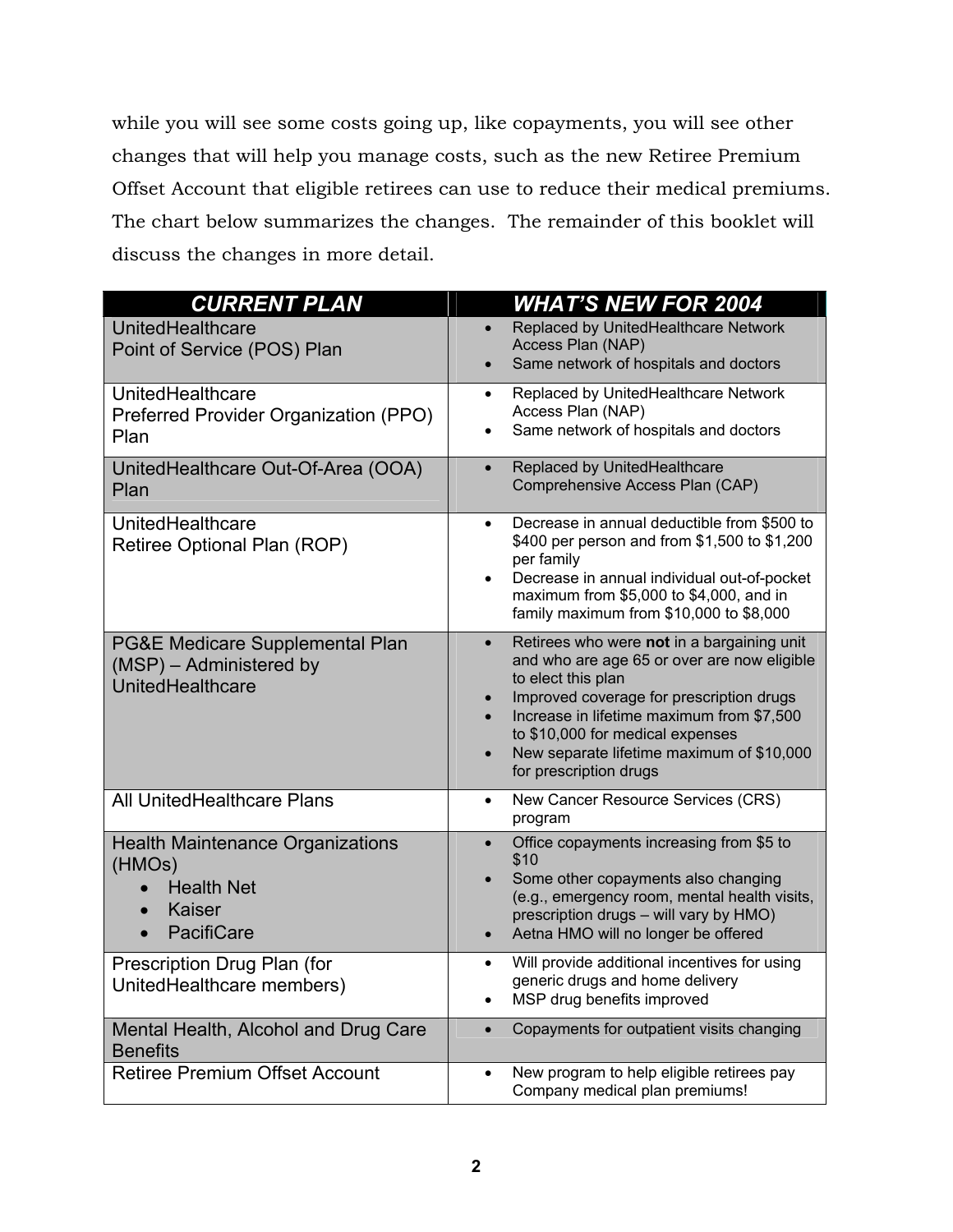# **Plans Administered by UnitedHealthcare**

| UNITEDHEALTHCARE PLAN:           | <b>AVAILABLE TO:</b>                                                                                                                                                            |
|----------------------------------|---------------------------------------------------------------------------------------------------------------------------------------------------------------------------------|
| Network Access Plan (NAP)        | Retirees and dependents who<br>$\bullet$<br>are not eligible for Medicare,<br>and who meet access standards                                                                     |
| Comprehensive Access Plan (CAP)  | • Retirees and dependents who<br>are not eligible for Medicare,<br>and who don't meet the NAP<br>access standards<br>• Retirees and dependents who<br>are eligible for Medicare |
| Retiree Optional Plan (ROP)      | All retirees and dependents<br>$\bullet$                                                                                                                                        |
| Medicare Supplemental Plan (MSP) | • All retirees and dependents who<br>are over age 65 and eligible for<br>Medicare                                                                                               |

In 2004, the medical plans administered by UnitedHealthcare will be:

# **Two New UnitedHealthcare Plans Replacing POS, PPO and Out-Of-Area Plans**

The Point of Service (POS) Plan, the Preferred Provider Organization (PPO) Plan, and the Out-of-Area (OOA) Plan, all administered by UnitedHealthcare, are being replaced with two newly-designed plans – the Network Access Plan (NAP) and the Comprehensive Access Plan (CAP) – that reflect current practices in the health plan market place. A summary of benefits for each of the new plans can be found on the charts provided at the end of this section. These benefit summaries will also be included with your Open Enrollment materials.

As a rule of thumb, in most areas where the Point Of Service (POS) Plan and the Preferred Provider Organization (PPO) Plan are currently offered, the Network Access Plan (NAP) will be the new UnitedHealthcare plan offered.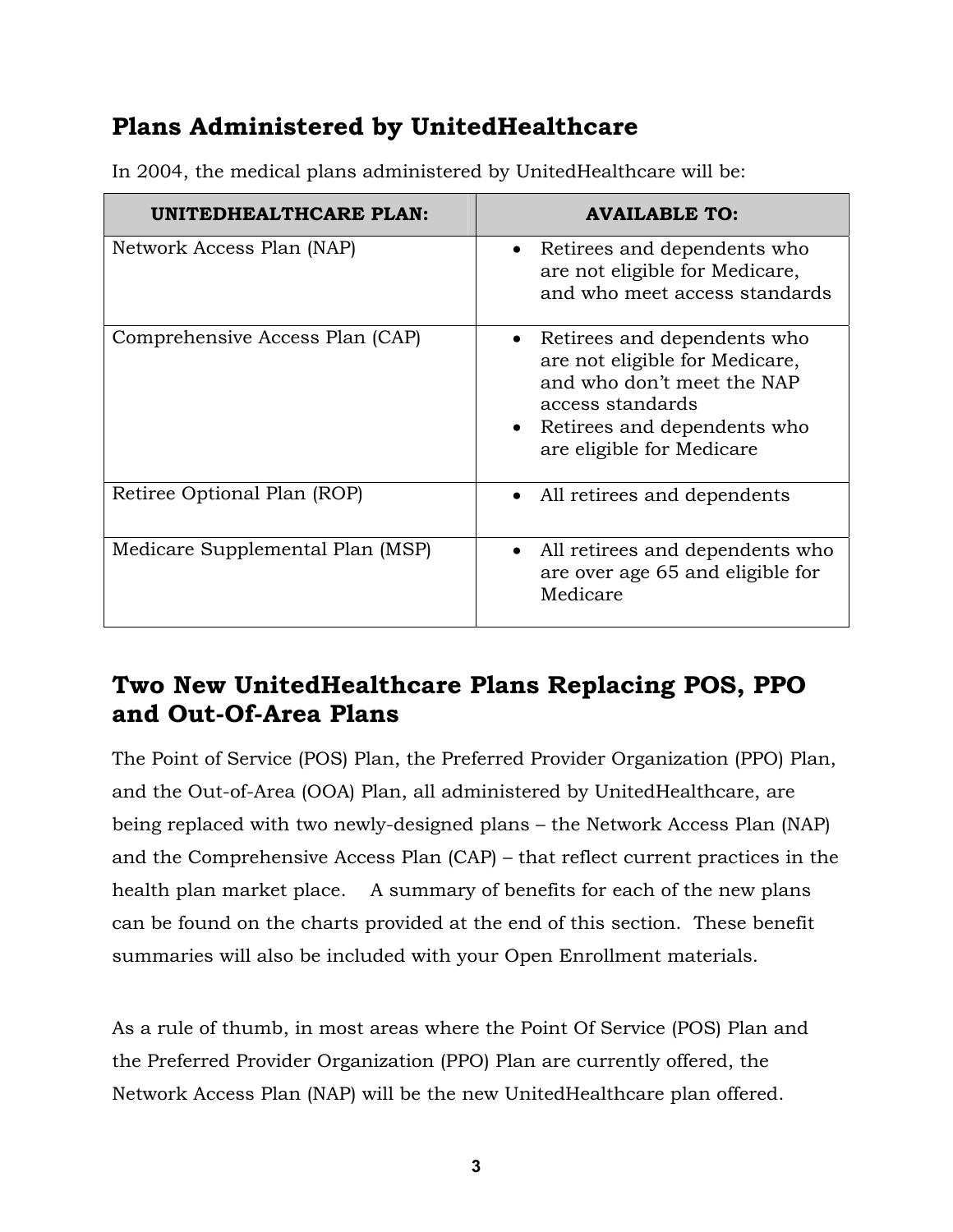Likewise, in most areas where the Out-Of-Area Plan is currently offered, the Comprehensive Access Plan (CAP) will most likely be the new plan offered. Your Open Enrollment materials will identify the medical plans available to you.

#### *How the Plans Work*

**Network Access Plan (NAP).** The Network Access Plan (NAP) is considered a preferred provider organization (PPO). However, this new plan has a different design than PG&E's current PPO Plan and is only available to members who are not eligible for Medicare.

One of the advantages of the Network Access Plan (NAP) is that the plan allows members to see specialists directly, without first seeking authorization from a primary care physician. The NAP Plan encourages the use of a nationwide network of providers by providing a higher level of reimbursement when members use network providers. NAP members still have the option of using a non-network provider, but will receive a reduced level of reimbursement when they do so.

**Comprehensive Access Plan (CAP).** Comprehensive Access Plan members receive the same level of benefits that NAP members receive, except that their level of benefit reimbursement will not be reduced if they use non-network providers. However, as an added incentive to use network providers, CAP members who are not Medicare participants will receive network discounts when they do use network providers. In addition, network providers cannot bill CAP members any costs over and above their established payment schedule with UnitedHealthcare. CAP members will also have the same types of preventive services, (e.g., routine physical examinations) as members of the NAP Plan.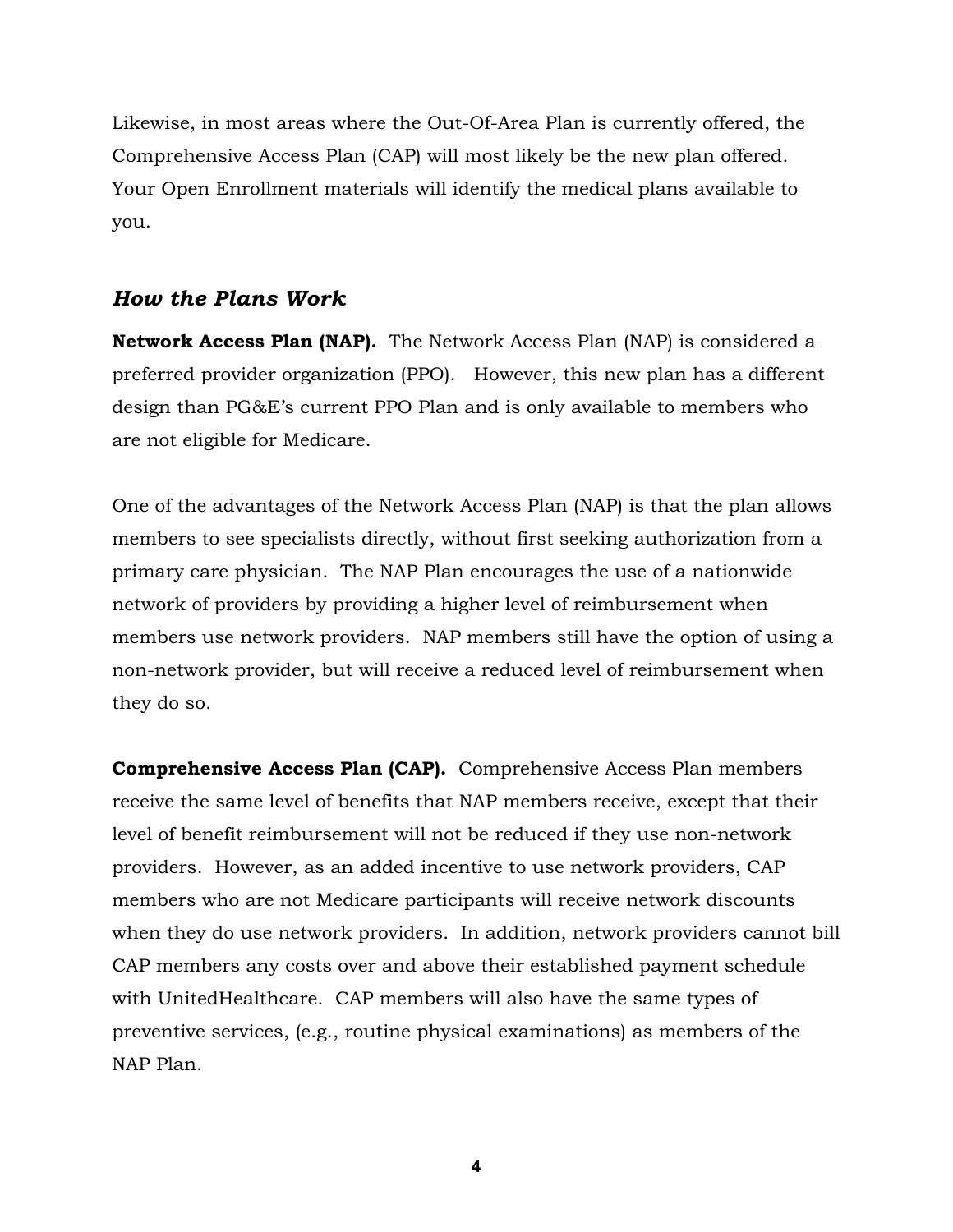### *Same Networks As In 2003*

The NAP Plan will use the same network of hospitals, doctors and other health care professionals that is currently being used by both the Point of Service and Preferred Provider Organization Plans. This means that existing POS or PPO Plan members will not have to change doctors. However, this does not mean that changes to the network's providers will not occur. UnitedHealthcare reviews its network needs on an ongoing basis, and doctors and hospitals also review their contracts with medical plans. If UnitedHealthcare and your providers do not renew their existing agreements, your providers may drop out of the network.

# *Eligibility*

UnitedHealthcare will use its standard criteria for determining who will be eligible to enroll in the Network Access Plan (NAP). Members who meet the following access criteria will be eligible to join the NAP Plan. Members who do not meet these criteria or who are eligible for Medicare will be eligible to enroll in the Comprehensive Access Plan (CAP).

| <b>AREA</b> | <b>NETWORK ACCESS PLAN (NAP)</b><br><b>ACCESS STANDARDS</b>                                                                                     |
|-------------|-------------------------------------------------------------------------------------------------------------------------------------------------|
| Urban       | One hospital within 10 miles<br>Two primary care physicians within 8 miles<br>Two OB/GYNs within 8 miles<br>Two pediatricians within 8 miles    |
| Suburban    | One hospital within 15 miles<br>Two primary care physicians within 15 miles<br>Two OB/GYNs within 15 miles<br>Two pediatricians within 15 miles |
| Rural       | One hospital within 30 miles<br>Two primary care physicians within 30 miles<br>Two OB/GYNs within 30 miles<br>Two pediatricians within 30 miles |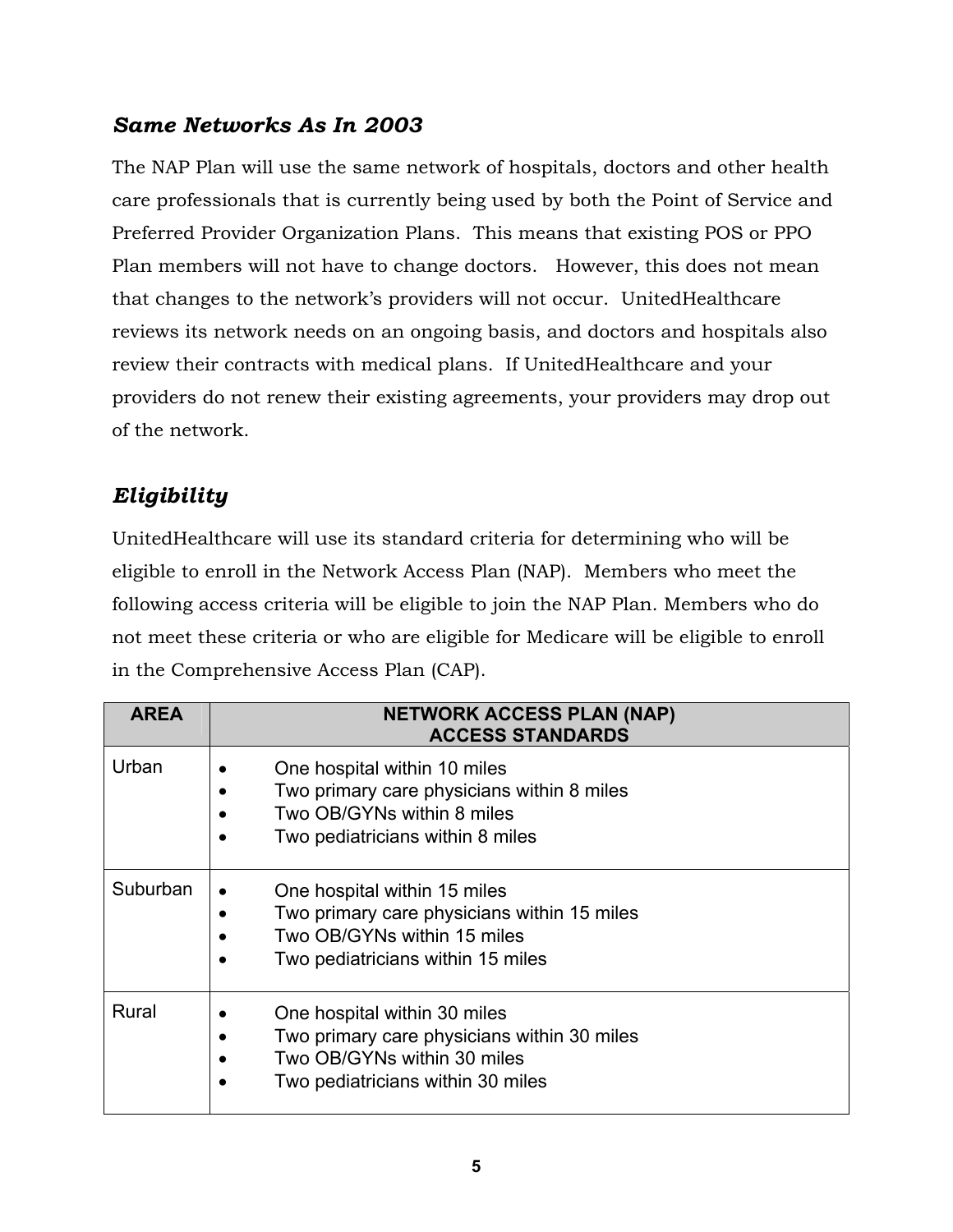### *Use of Primary Care Physicians*

PG&E continues its commitment toward coordination of medical care. When the concept of managed care was first introduced in the early 1990s, the practice of using primary care physicians as a coordinator of care became common.

Primary care physicians are internists, family practitioners, general practitioners or pediatricians. UnitedHealthcare does not consider an OB/GYN to be a primary care physician.

The Network Access Plan (NAP) will not require you to select a primary care physician. Nor will you need to get a referral from a primary care physician in order to see a specialist. Nevertheless, you may want to continue or establish a relationship with a primary care physician who can coordinate your overall medical care.

The NAP Plan has a lower copayment of \$10 for visits to primary care physicians than the \$20 copayment for visits to specialists, but allows you to see specialists without a referral. This newer approach to coordinated care, which is being embraced by many employers, allows direct access to specialists.

# *Referrals to Specialists*

None of the medical plans administered by UnitedHealthcare will require a referral to see a specialist.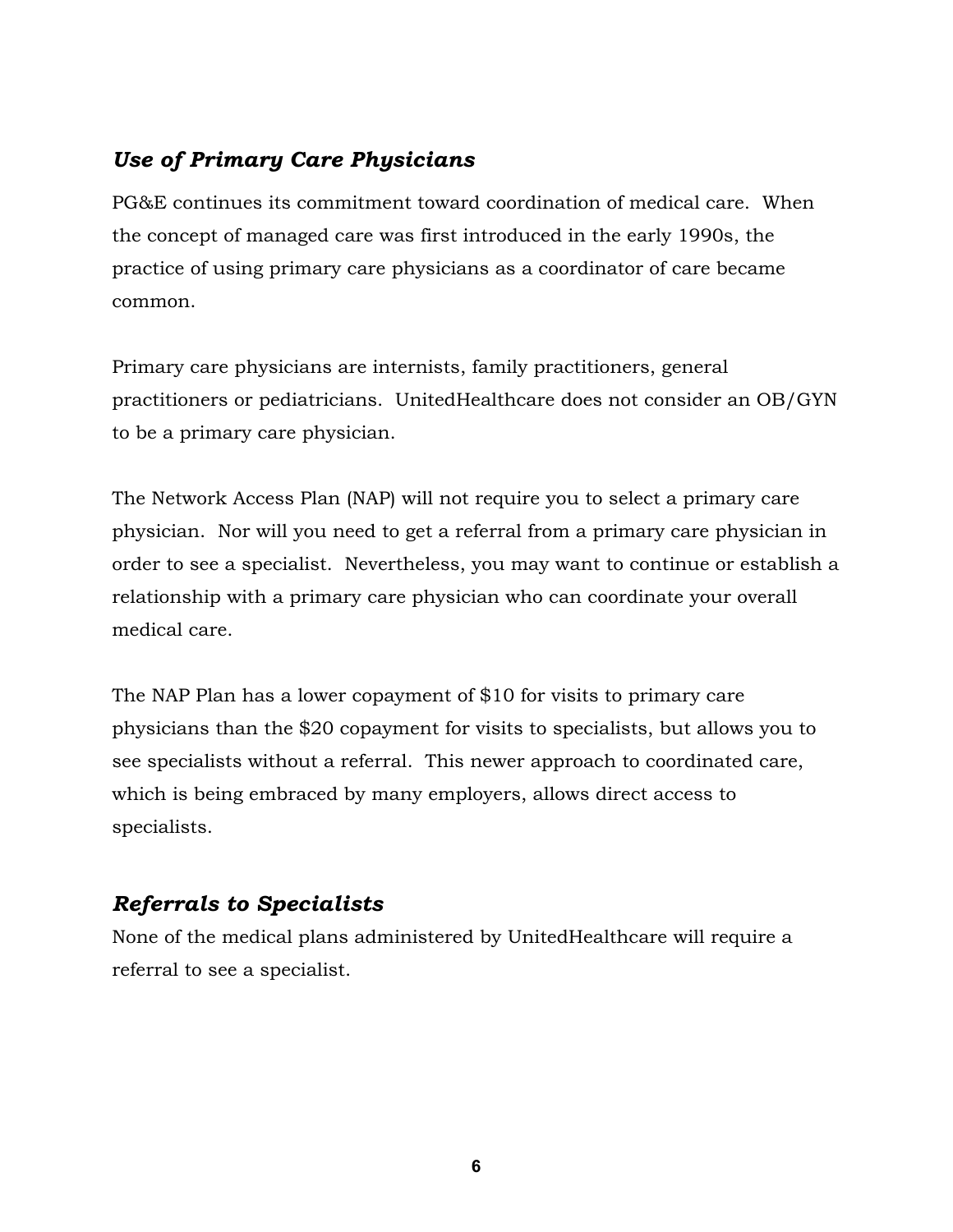# *Basic/Major Terms No Longer Apply*

Two of the current plans, the Preferred Provider Organization Plan and the Out-Of-Area Plan, have benefit designs called Basic/Major benefits. However, the practice of differentiating between Basic/Major benefits is outdated and, thus, not typically used by modern-day health plans. The new, simpler design, which does not differentiate between Basic and Major benefits, will be easier to use.

#### **Example:**

| <b>COVERED SERVICE</b>        | 2003 PPO PLAN                                                                                                     | <b>2004 NAP and</b><br><b>CAP PLANS</b> |
|-------------------------------|-------------------------------------------------------------------------------------------------------------------|-----------------------------------------|
| X-RAY AND LAB<br><b>TESTS</b> | • Basic pays $100\%$ of<br>the first \$200 each<br>calendar year<br>Major pays 80% after<br>deductible thereafter | Plan pays 90%                           |

### *Deductibles in 2004*

There will be no deductibles in 2004 for NAP members who use network providers or for CAP members. NAP members who don't use network providers will have a deductible of \$200 per person and \$600 per family.

### *Deductibles Effective 2005*

Effective January 1, 2005, the annual deductible will be \$100 per person with a \$300 family maximum for Network Access Plan (NAP) members who use network providers and for Comprehensive Access Plan (CAP) members. NAP members who don't use network providers will continue to have a deductible of \$200 per person and \$600 per family.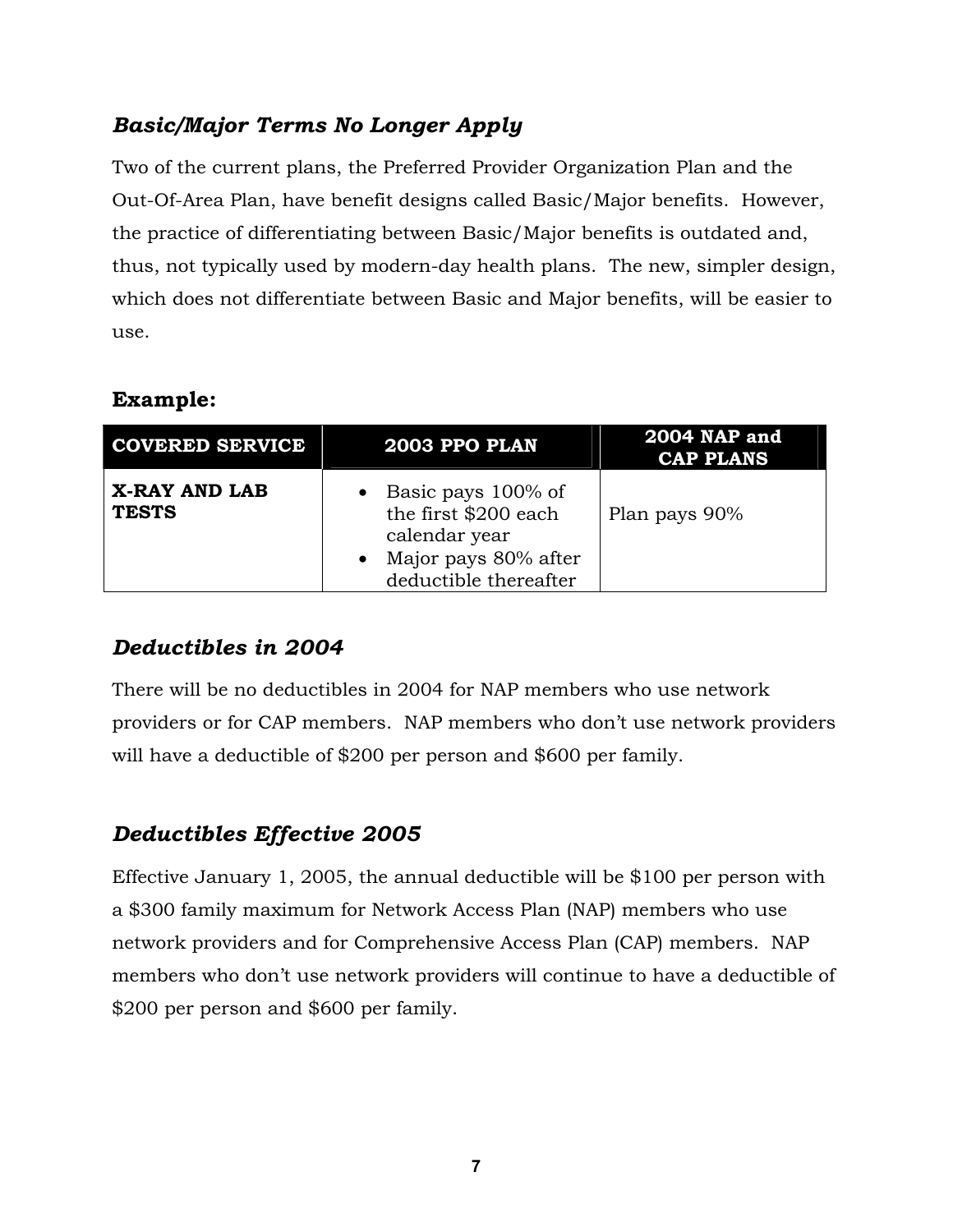### *Annual Out-Of-Pocket Maximums*

An out-of-pocket maximum is the maximum amount you pay each calendar year for covered expenses. For Network Access Plan (NAP) members who use network providers and for Comprehensive Access Plan (CAP) members, the annual out-of-pocket maximum is \$750 per person with a family maximum of \$1,500. NAP members who don't use network providers will have an annual out-of-pocket maximum of \$1,000 per person with a \$2,000 family maximum.

Charges for non-covered services, charges above Reasonable and Customary Charges, and penalties for non-notification do not apply toward the annual out-of-pocket maximum.

### *Chiropractic Care*

Pre-approval is necessary for members of the Network Access Plan (NAP), and for members of the Comprehensive Access Plan (CAP) after the initial visit to a chiropractor. Chiropractic care will be reimbursed at 80% when visits are to a network provider and the care is approved by American Specialty Health Network (ASHN).

If NAP members do not obtain approval from American Specialty Health Network, benefits will be reimbursed at 70% for up to 15 visits for Medically Necessary care. CAP members will only have the initial visit reimbursed at 80% if subsequent visits are not approved.

You obtain approval from American Specialty Health Network (ASHN) by calling 1-800-678-9133. You can also find out which chiropractors are network providers by calling ASHN or visiting the ASHN website at www.ashplans.com.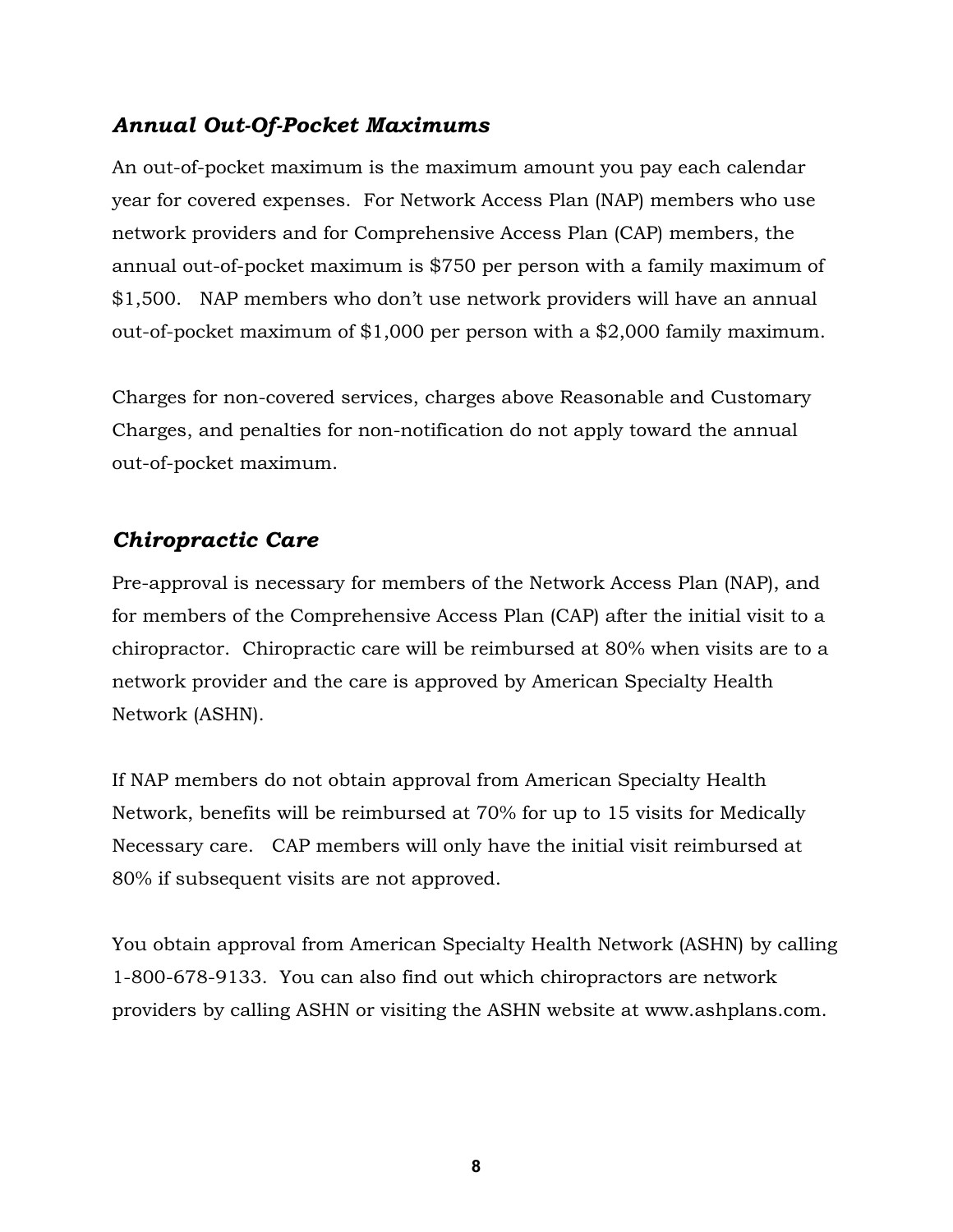### *Acupuncture*

Acupuncture services received from an M.D. or licensed acupuncturist will be covered at 80% for up to 20 visits per year for Network Access Plan (NAP) members who use a network acupuncturist, and for members of the Comprehensive Access Plan (CAP).

If NAP members do not use a network acupuncturist, the reimbursement rate will be 70% for up to 15 visits of Medically Necessary care.

### *Transplant Services*

Organ and tissue transplants are covered at 100% for Network Access Plan (NAP) members and Comprehensive Access Plan (CAP) members when preauthorized and when performed at a Designated United Resource Network Facility.

If NAP members use a facility other than a Designated United Resource Network Facility, reimbursement will be limited to 70% of Reasonable and Customary expenses. Preauthorization is still required.

Cornea transplants do not require use of a Designated United Resource Network Facility.

To obtain information on Designated United Resource Network Facilities, contact UnitedHealthcare's Care Coordination at 1-877-842-4743.

# **Retiree Optional Plan (ROP)**

The annual deductible for the Retiree Optional Plan (ROP) is being lowered from \$500 per person to \$400 per person. The maximum annual family deductible will decrease from \$1,500 to \$1,200.

**9**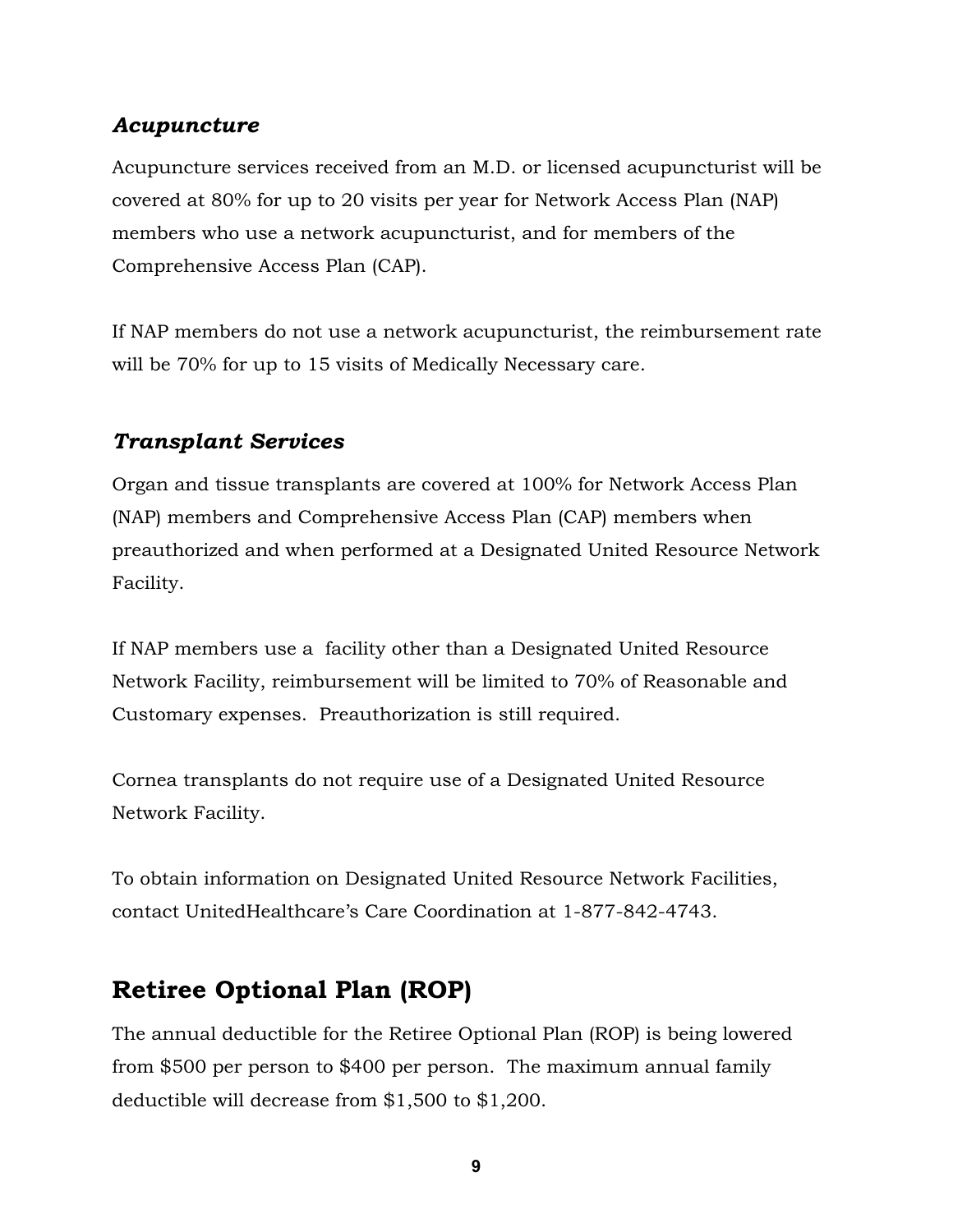In addition, the out-of-pocket maximum per person is being lowered from \$5,000 to \$4,000. The family out-of-pocket maximum will decrease from \$10,000 to \$8,000.

# **PG&E Medicare Supplemental Plan (MSP)**

The PG&E Medicare Supplemental Plan (MSP) will be available in 2004 to all retirees who are over age 65 and eligible for Medicare. In the past, eligibility was limited to retirees who were covered by a bargaining unit agreement prior to retirement.

The lifetime maximum is increasing from \$7,500 to \$10,000 per person for medical benefits. Up to \$1,000 of this amount will be automatically restored each year. The provision that allows the entire lifetime maximum to be restored with evidence of good health will no longer apply.

Prescription drug benefits, which in the past have been counted towards the MSP lifetime maximum, will now have a separate lifetime maximum of \$10,000 per person. Up to \$1,000 of this amount will be automatically restored each year. There will also be a separate annual deductible of \$100 per person for prescription drugs. In addition, home delivery service is being added for MSP members. Prescription drugs purchased at retail stores will be reimbursed at 75% and prescriptions filled through home delivery will be reimbursed at 80%. A summary of the prescription drug benefits is provided in the section of this brochure called "Outpatient Prescription Drug Plan" beginning on page 16.

# **Supplemental Accident Benefit and Deductible Accident Provisions No Longer Apply**

The Supplemental Accident Benefit and Deductible Accident Provisions, which are part of the current Point of Service, Preferred Provider Organization,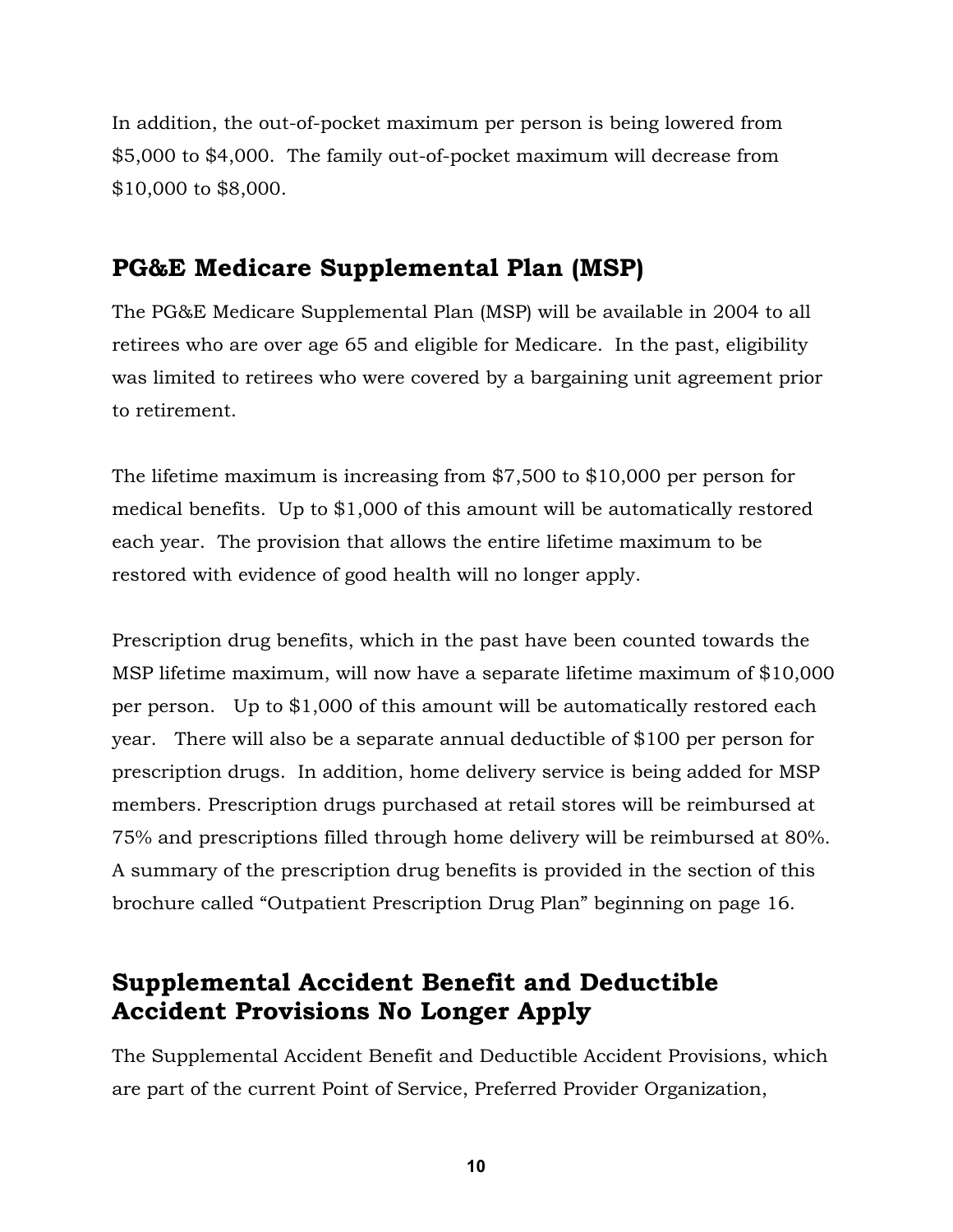Out-of-Area, and PG&E Medicare Supplemental Plans, will not apply to the Network Access Plan (NAP), the Comprehensive Access Plan (CAP) or the PG&E Medicare Supplemental Plan (MSP).

# **Cancer Resource Services (CRS) for UnitedHealthcare Members**

A new program – Cancer Resource Services (CRS) – is now available to members who have selected UnitedHealthcare as their medical plan administrator. Cancer Resource Services is designed to help members get the information they need to understand their cancer diagnosis and their treatment options. In addition, experienced CRS nurses can help members choose the best physician and cancer center for treatment of a specific kind of cancer.

Through this program, members also have access to top cancer specialists at premier cancer centers across the country and their clinical trials. These providers are considered "preferred network providers" for members enrolled in the NAP. CAP members are also eligible to use the services of CRS at their standard level of coverage for the services performed. Members may also be eligible for reimbursement for travel and lodging expenses when getting care at a CRS cancer center. To make the most of this new benefit, however, members must call CRS **before** receiving care at a participating CRS cancer center.

For additional information about Cancer Resource Services and participating cancer centers or for questions about a cancer diagnosis, please call a CRS nurse consultant toll-free at 1-866-936-6002. Nurses are available from 7 a.m. to 7 p.m. Central Time, Monday through Friday, excluding holidays. Or visit the Cancer Resource Services website at www.urncrs.com for more information about the products and services now available. This program is voluntary and free of cost.

**11**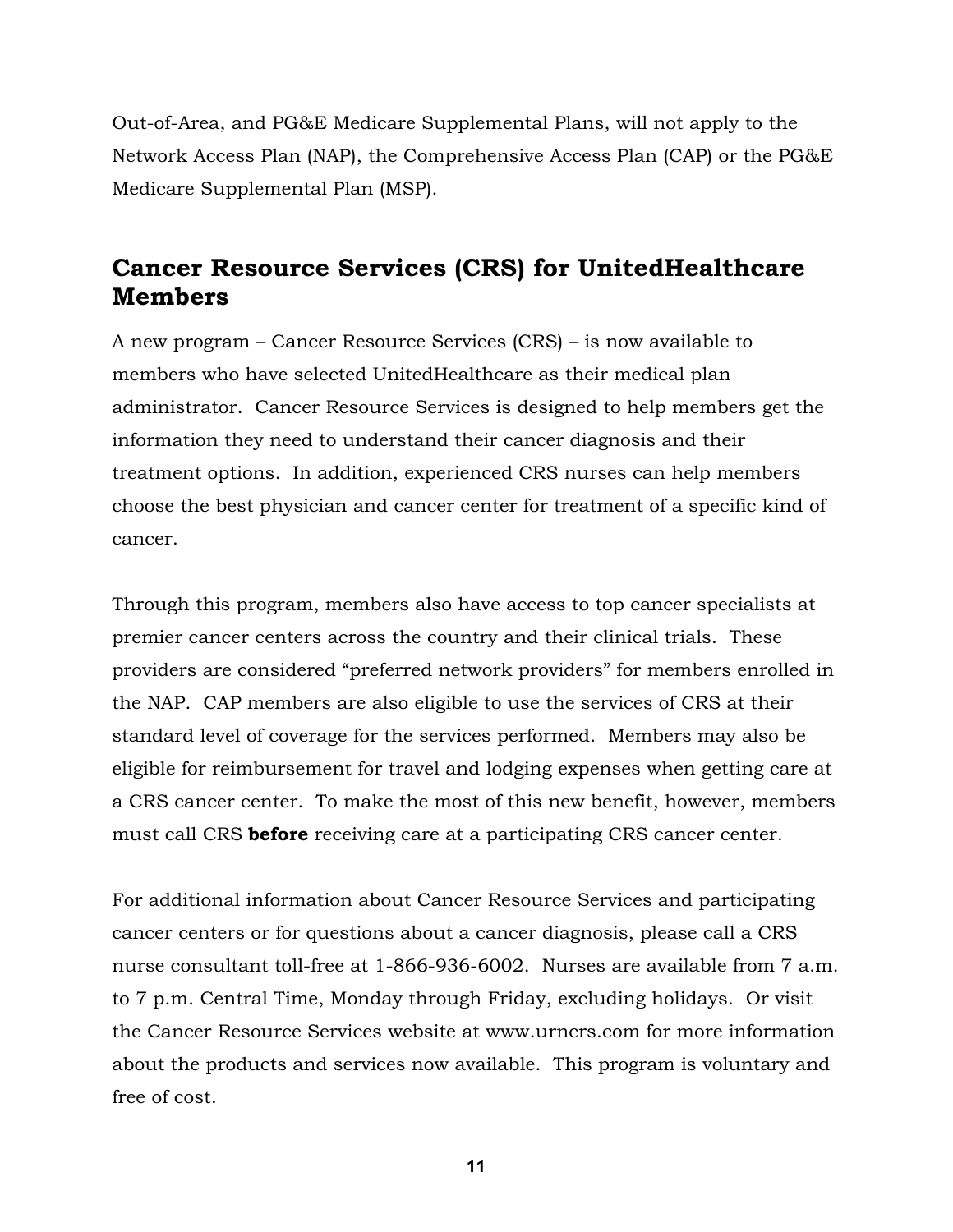# **Network Access Plan (NAP)**

The chart below summarizes the benefits of the Network Access Plan (NAP).

| <b>Provisions</b>                                           | <b>Network Access Plan (NAP)</b><br>Administered by UnitedHealthcare                                                                                                             |                                                                                                                                                                               |  |
|-------------------------------------------------------------|----------------------------------------------------------------------------------------------------------------------------------------------------------------------------------|-------------------------------------------------------------------------------------------------------------------------------------------------------------------------------|--|
|                                                             | Preferred                                                                                                                                                                        | Non-Preferred                                                                                                                                                                 |  |
| <b>Deductible</b>                                           | 2004 - None                                                                                                                                                                      | 2004 - \$200 per person; \$600 per family                                                                                                                                     |  |
|                                                             | 2005 and thereafter - \$100 per person; \$300 family maximum                                                                                                                     | 2005 and thereafter - \$200 per person; \$600 per family                                                                                                                      |  |
| <b>Annual Out-of-</b><br><b>Pocket Maximum</b>              | \$750 per person; \$1500 family maximum                                                                                                                                          | \$1000 per person; \$2000 family maximum                                                                                                                                      |  |
| <b>Lifetime Maximum</b>                                     | None                                                                                                                                                                             | None                                                                                                                                                                          |  |
| <b>Hospital Stay</b>                                        | 100% after a \$100 copay<br>Preauthorization required for non-emergency care; \$300 penalty if<br>not obtained                                                                   | 70%<br>Preauthorization required for non-emergency care; \$300 penalty if not<br>obtained                                                                                     |  |
| <b>Skilled</b><br><b>Nursing Facility</b>                   | 90%<br>Preauthorization required; \$300 penalty if not obtained                                                                                                                  | 70%<br>Preauthorization required; \$300 penalty if not obtained                                                                                                               |  |
| <b>Emergency Room</b><br>Care                               | \$35 copay per visit. Waived if admitted.                                                                                                                                        | \$35 copay per visit. Waived if admitted.                                                                                                                                     |  |
| <b>Outpatient Hospital</b>                                  | \$35 copay per visit. Waived if admitted.                                                                                                                                        | 70%                                                                                                                                                                           |  |
| <b>Maternity Care</b>                                       | Covered as any other condition.<br>Preauthorization of delivery stays beyond 48 hours for normal<br>delivery and 96 hours for cesarean section; \$300 penalty if not<br>obtained | Covered as any other condition.<br>Preauthorization of delivery stays beyond 48 hours for normal delivery<br>and 96 hours for cesarean section; \$300 penalty if not obtained |  |
| <b>Well-Baby Care</b>                                       | Covered as any other condition                                                                                                                                                   | 70%                                                                                                                                                                           |  |
| <b>Office Visits</b>                                        | Primary care - \$10 copay<br>Specialists (including OB/GYN) - \$20 copay                                                                                                         | 70%                                                                                                                                                                           |  |
| <b>Urgent Care Visits</b>                                   | \$10 or \$20 copay, depending on if Primary care or Specialist visit                                                                                                             | 70%                                                                                                                                                                           |  |
| <b>Routine Physical</b><br><b>Examinations</b>              | \$10 or \$20 per visit, depending on if Primary care or Specialist<br>visit; lab/X-rays covered separately                                                                       | 70%                                                                                                                                                                           |  |
| <b>Immunizations</b><br>and Injections                      | 95%                                                                                                                                                                              | 70%                                                                                                                                                                           |  |
| <b>Eye Examinations</b>                                     | Note covered                                                                                                                                                                     | Not covered                                                                                                                                                                   |  |
| X-rays and Lab<br><b>Tests</b>                              | 90%                                                                                                                                                                              | 70%                                                                                                                                                                           |  |
| <b>Pre-Admission</b><br><b>Testing</b>                      | 95%                                                                                                                                                                              | 70%                                                                                                                                                                           |  |
| Home Health Care &<br><b>Home Hospice Care</b>              | 90%<br>Preauthorization required; \$300 penalty if not obtained                                                                                                                  | 70%<br>Preauthorization required: \$300 penalty if not obtained                                                                                                               |  |
|                                                             |                                                                                                                                                                                  |                                                                                                                                                                               |  |
| Outpatient<br><b>Physical Therapy</b>                       | 80%                                                                                                                                                                              | 70%                                                                                                                                                                           |  |
| <b>Outpatient</b><br><b>Prescription Drugs</b>              | Covered by separate drug plan administered by Medco Health<br>(See page 20)                                                                                                      | Covered by separate drug plan administered by Medco Health.<br>(See page 20)                                                                                                  |  |
| <b>Mental Health</b>                                        | Covered by separate Mental Health Program                                                                                                                                        | Covered by separate Mental Health Program                                                                                                                                     |  |
| Inpatient and<br><b>Outpatient Alcohol</b><br>and Drug Care | Covered by separate Alcohol and Drug Care Program                                                                                                                                | Covered by separate Alcohol and Drug Care Program                                                                                                                             |  |
| <b>Chiropractic Care</b>                                    | 80% for care approved by American Specialty Health Network                                                                                                                       | 70% for up to 15 visits for Medically Necessary care                                                                                                                          |  |
| <b>Acupuncture</b>                                          | 80% for up to 20 visits per year from licensed acupuncturist or<br>M.D.                                                                                                          | 70% for up to 15 visits per year from licensed acupuncturist or M.D.                                                                                                          |  |
| <b>Fertility Benefits</b>                                   | Covered as any other condition up to \$7,000 lifetime. Balances<br>from prior plans carry forward.                                                                               | Covered as any other condition up to \$7,000 lifetime. Balances from prior<br>plans carry forward.                                                                            |  |
| <b>Durable Medical</b><br><b>Equipment</b>                  | 80%<br>Preauthorization required for purchase or cumulative rental over<br>\$1,000; \$300 penalty if not obtained                                                                | 70%<br>Preauthorization required for purchase or cumulative rental over \$1,000;<br>\$300 penalty if not obtained                                                             |  |
| <b>Transplant Services</b>                                  | 100% when performed at a Designated United Resource Network<br>Facility. Preauthorization required.                                                                              | 70% if not performed at a Designated United Resource Network Facility.<br>Preauthorization required.                                                                          |  |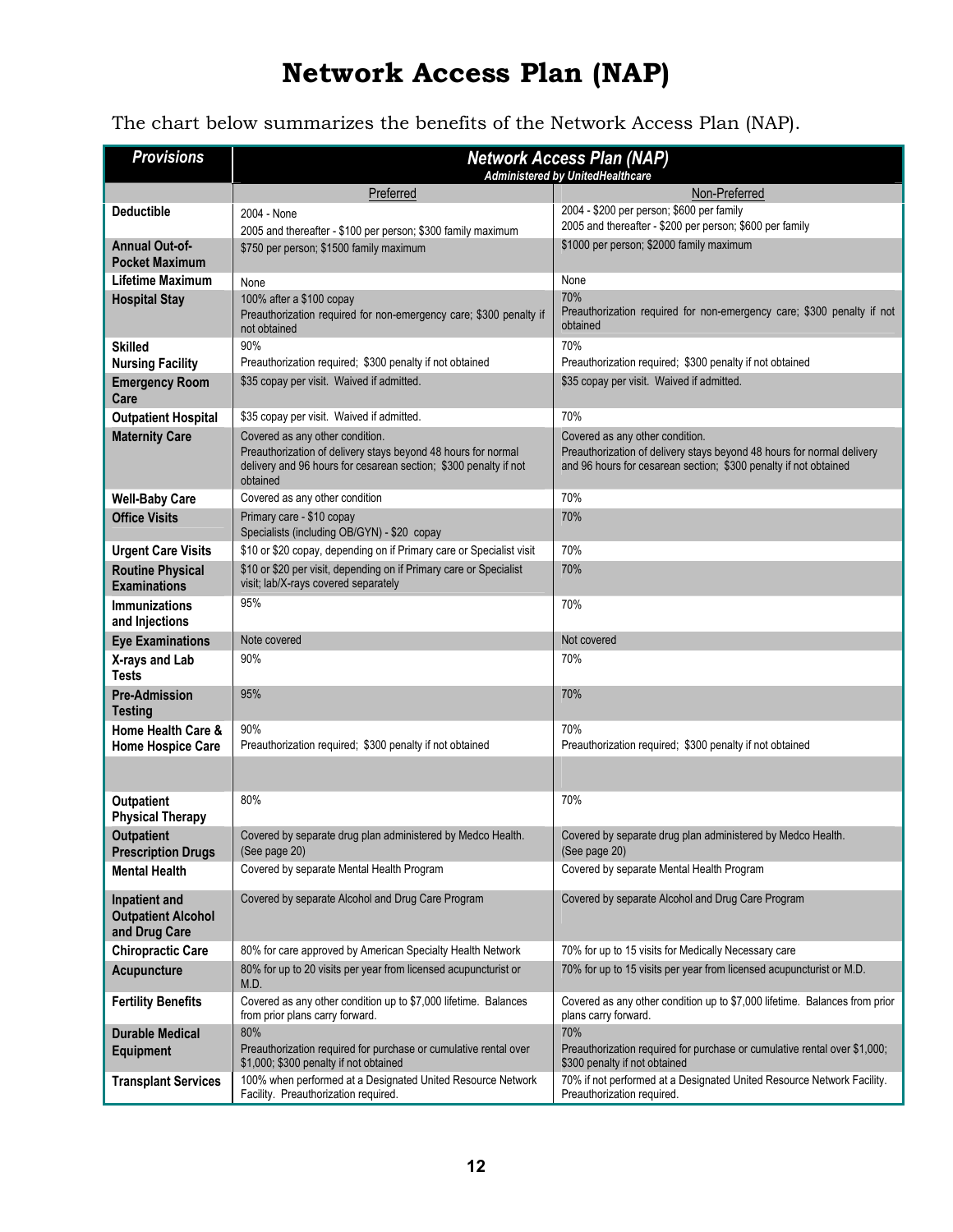# **Comprehensive Access Plan (CAP)**

The chart below summarizes the benefits of the Comprehensive Access Plan (CAP).

| <b>Provisions</b>                                     | <b>Comprehensive Access Plan (CAP)</b><br><b>Administered by UnitedHealthcare</b>                                                                                          |  |
|-------------------------------------------------------|----------------------------------------------------------------------------------------------------------------------------------------------------------------------------|--|
| <b>Deductible</b>                                     | 2004 - None<br>2005 and thereafter - \$100 per person; \$300 family maximum                                                                                                |  |
| <b>Annual Out-of-Pocket Maximum</b>                   | \$750 per person: \$1500 family maximum                                                                                                                                    |  |
| <b>Lifetime Maximum</b>                               | None                                                                                                                                                                       |  |
| <b>Hospital Stay</b>                                  | 100% after a \$100 copay<br>Preauthorization required for nonemergency care; \$300 penalty if not obtained                                                                 |  |
| <b>Skilled Nursing Facility</b>                       | 90%<br>Preauthorization required; \$300 penalty if not obtained                                                                                                            |  |
| <b>Outpatient Hospital</b><br>and Emergency Room Care | \$35 copay per visit. Waived if admitted.                                                                                                                                  |  |
| <b>Maternity Care</b>                                 | Covered as any other condition. Preauthorization of delivery stays beyond 48 hours for normal<br>delivery and 96 hours for cesarean section; \$300 penalty if not obtained |  |
| <b>Well-Baby Care</b>                                 | Covered as any other condition                                                                                                                                             |  |
| <b>Office Visits</b>                                  | Primary care - \$10 copay<br>Specialists (including OB/GYN) - \$20 copay                                                                                                   |  |
| <b>Urgent Care Visits</b>                             | \$10 or \$20 copay, depending on if Primary care or Specialist visit                                                                                                       |  |
| <b>Routine Physical Examinations</b>                  | \$10 or \$20 copay, depending on if Primary care or Specialist visit, lab/X-rays covered separately                                                                        |  |
| <b>Immunizations and Injections</b>                   | 95%                                                                                                                                                                        |  |
| <b>Eye Examinations</b>                               | Not covered                                                                                                                                                                |  |
| X-rays and Lab Tests                                  | 90%                                                                                                                                                                        |  |
| <b>Pre-Admission Testing</b>                          | 95%                                                                                                                                                                        |  |
| Home Health Care &<br><b>Home Hospice Care</b>        | 90%<br>Preauthorization required; \$300 penalty if not obtained                                                                                                            |  |
|                                                       |                                                                                                                                                                            |  |
| <b>Outpatient Physical Therapy</b>                    | 80%                                                                                                                                                                        |  |
| <b>Outpatient Prescription Drugs</b>                  | Covered by separate drug plan administered by Medco Health. (See page 20)                                                                                                  |  |
| <b>Mental Health</b>                                  | Covered by separate Mental Health Program.                                                                                                                                 |  |
| Inpatient and Outpatient Alcohol and Drug<br>Care     | Covered by separate Alcohol and Drug Care Program.                                                                                                                         |  |
| <b>Chiropractic Care</b>                              | 80% for Medically Necessary care<br>Preauthorization by American Specialty Health Network required after initial visit                                                     |  |
| Acupuncture                                           | 80% for up to 20 visits per year from licensed acupuncturist or M.D.                                                                                                       |  |
| <b>Fertility Benefits</b>                             | Covered as any other condition up to \$7,000 lifetime. Balances from prior plans carry forward.                                                                            |  |
| <b>Durable Medical Equipment</b>                      | 80%<br>Preauthorization required for purchase or cumulative rental over \$1,000; \$300 penalty if not obtained                                                             |  |
| <b>Transplant Services</b>                            | 100%<br>Preauthorization and use of Designated United Resource Network Facility required                                                                                   |  |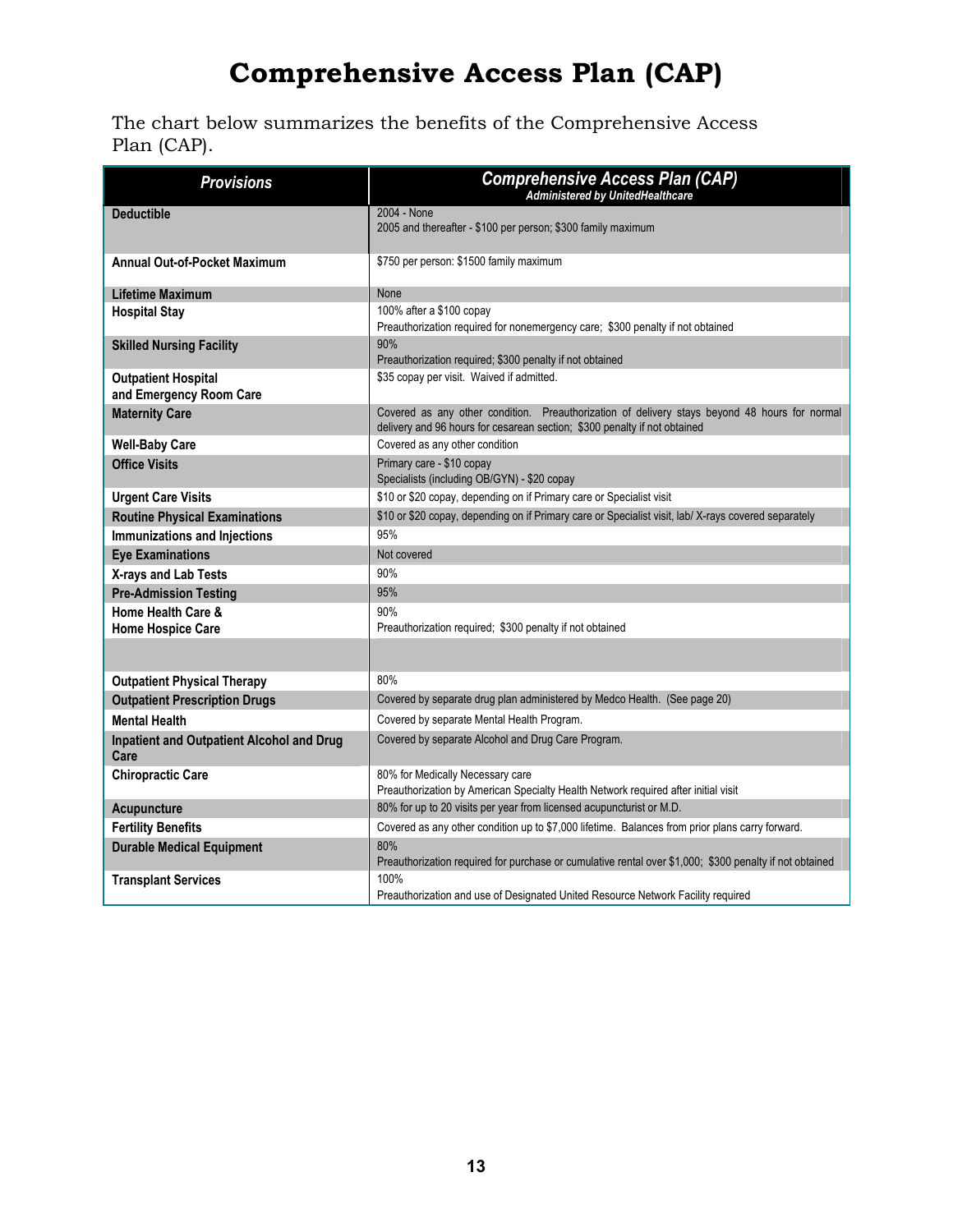# **Retiree Optional Plan (ROP)**

# The chart below summarizes the benefits of the Retiree Optional Plan (ROP).

| <b>Provisions</b>                                     | <b>Retiree Optional Plan</b><br><b>Administered by UnitedHealthcare</b>                                 |
|-------------------------------------------------------|---------------------------------------------------------------------------------------------------------|
| <b>Deductible</b>                                     | \$400 per person; \$1,200 family maximum                                                                |
| <b>Annual Out-of-Pocket Maximum</b>                   | \$4,000 per person; \$8,000 annual maximum                                                              |
| <b>Lifetime Maximum</b>                               | None                                                                                                    |
| <b>Hospital Stay</b>                                  | 70% after deductible<br>Preauthorization required for non-emergency care; \$250 penalty if not obtained |
| <b>Skilled Nursing Facility</b>                       | 70% for semi-private room after 3 days in hospital                                                      |
| <b>Outpatient Hospital and Emergency Room</b><br>Care | 70% after deductible                                                                                    |
| <b>Office Visits</b>                                  | 70% after deductible                                                                                    |
| <b>Urgent Care Visits</b>                             | 70% after deductible                                                                                    |
| <b>Routine Physical Examinations</b>                  | 70% after deductible                                                                                    |
| Immunizations and Injections                          | 70% after deductible                                                                                    |
| <b>Eye Examinations</b>                               | Not covered                                                                                             |
| X-rays and Lab Tests                                  | 70% after deductible                                                                                    |
| <b>Pre-Admission Testing</b>                          | 70% after deductible                                                                                    |
| <b>Durable Medical Equipment</b>                      | 70% after deductible                                                                                    |
| Home Health Care & Home Hospice Care                  | 70% after deductible<br>Requires prior authorization                                                    |
| <b>Inpatient Hospice Care</b>                         | 70% after deductible<br>Requires prior authorization                                                    |
| <b>Outpatient Physical Therapy</b>                    | 70% after deductible                                                                                    |
| <b>Outpatient Prescription Drugs</b>                  | Covered by separate drug plan administered by Medco Health. See page 20 for details.                    |
| <b>Mental Health</b>                                  |                                                                                                         |
| <b>Inpatient Care</b>                                 | 70% after deductible                                                                                    |
| <b>Outpatient Care</b>                                | 70% after deductible                                                                                    |
| <b>Alcohol and Drug Care</b>                          | 70% after deductible                                                                                    |
| <b>Chiropractic Care</b>                              | 70% after deductible                                                                                    |
|                                                       | 10-visit maximum per year                                                                               |
| Acupuncture                                           | 70% after deductible with prior approval from UnitedHealthcare                                          |
| <b>Other Benefits</b>                                 | Fertility-70% after deductible; \$7,000 lifetime maximum.                                               |
|                                                       | Hearing aids - 70% up to \$2800 annually                                                                |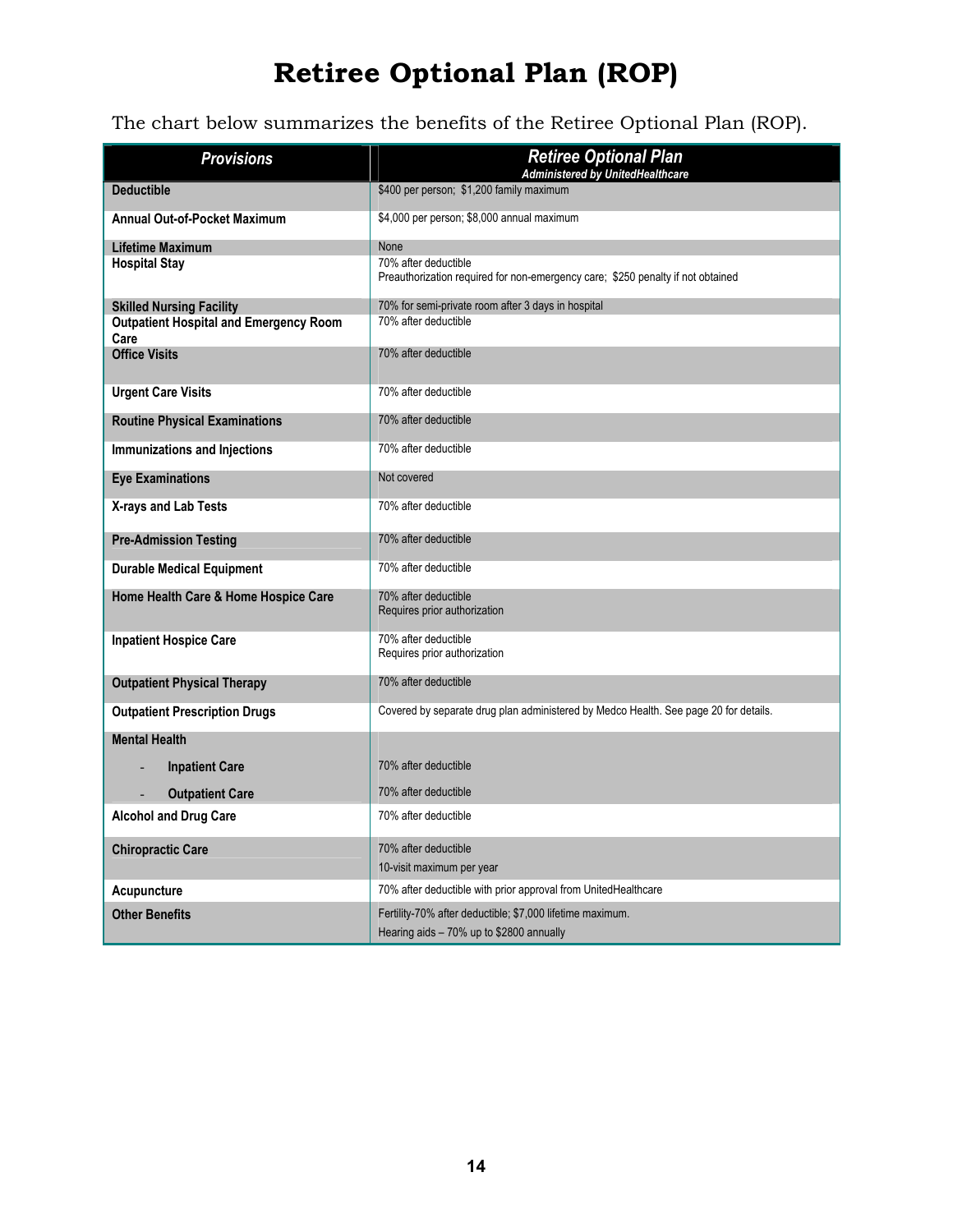# **PG&E Medicare Supplemental Plan (MSP)**

The chart below summarizes the benefits of the PG&E Medicare Supplemental Plan (MSP).

| <b>Provisions</b>                                     | <b>PG&amp;E Medicare Supplemental Plan (MSP)</b><br>Administered by UnitedHealthcare                                    |  |
|-------------------------------------------------------|-------------------------------------------------------------------------------------------------------------------------|--|
| <b>Deductible</b>                                     | \$100 deductible per person                                                                                             |  |
| <b>Annual Out-Of-Pocket Maximum</b>                   | None                                                                                                                    |  |
| Lifetime Maximum                                      | \$10,000 (up to \$1,000 restored each year)                                                                             |  |
| <b>Hospital Stay</b>                                  | After deductible, 80% of eligible hospital expenses not covered by Medicare                                             |  |
| <b>Skilled Nursing Facility</b>                       | After deductible, 80% of member copay amount per Medicare from 21 <sup>st</sup> to 100 <sup>th</sup> day of confinement |  |
| <b>Outpatient Hospital and Emergency Room</b><br>Care | After deductible, 80% of eligible expenses not covered by Medicare                                                      |  |
| <b>Office Visits</b>                                  | After deductible, 80% of eligible expenses not covered by Medicare                                                      |  |
| <b>Urgent Care Visits</b>                             | After deductible, 80% of eligible expenses not covered by Medicare                                                      |  |
| <b>Routine Physical Examinations</b>                  | Not covered                                                                                                             |  |
| Immunizations and Injections                          | Not covered                                                                                                             |  |
| <b>Eye Examinations</b>                               | Not covered                                                                                                             |  |
| X-rays and Lab Tests                                  | After deductible, 80% of eligible expenses not covered by Medicare                                                      |  |
| <b>Pre-Admission Testing</b>                          | After deductible, 80% of eligible expenses not covered by Medicare                                                      |  |
| Home Health Care & Home Hospice Care                  | After deductible, 80% of eligible expenses not covered by Medicare                                                      |  |
| <b>Inpatient Hospice Care</b>                         | After deductible, 80% of eligible expenses not covered by Medicare                                                      |  |
| <b>Outpatient Physical Therapy</b>                    | After deductible, 80% of eligible expenses not covered by Medicare                                                      |  |
| <b>Outpatient Prescription Drugs</b>                  | Covered by separate drug plan administered by Medco Health. See page 20 for details.                                    |  |
| <b>Mental Health</b>                                  |                                                                                                                         |  |
| - Inpatient Care                                      | After deductible, 80% of eligible expenses not covered by Medicare                                                      |  |
| - Outpatient Care                                     | Not covered                                                                                                             |  |
| <b>Alcohol and Drug Care</b>                          | Not covered                                                                                                             |  |
| <b>Chiropractic Care</b>                              | After deductible, 80% of eligible expenses not covered by Medicare. Services must be Medically<br>Necessary.            |  |
| <b>Acupuncture</b>                                    | Not covered                                                                                                             |  |
| <b>Durable Medical Equipment</b>                      | After deductible, 80% of eligible expenses not covered by Medicare                                                      |  |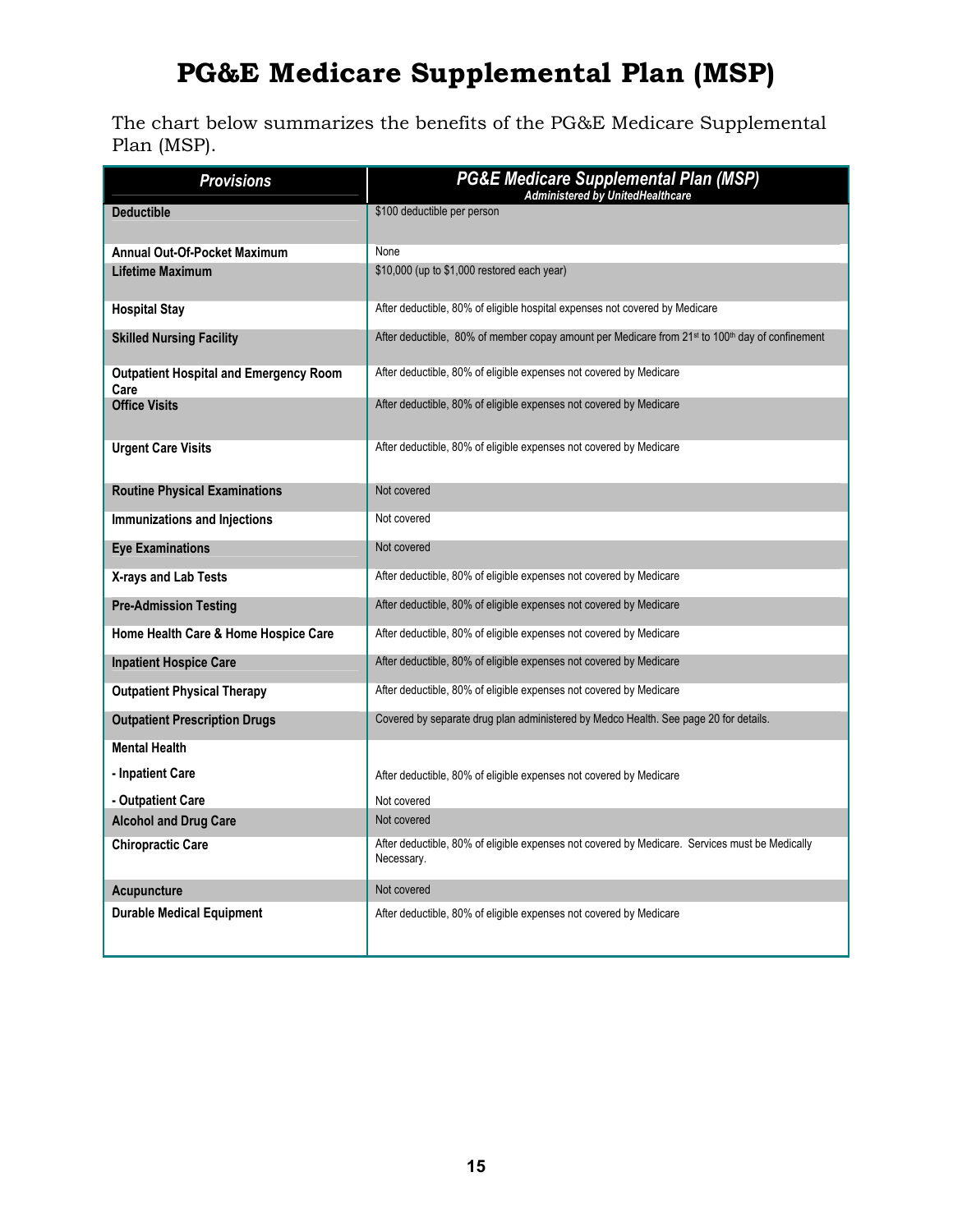# **Health Maintenance Organizations (HMOs)**

Kaiser, Health Net and PacifiCare will continue to be offered as HMO options to retirees and dependents who reside in the appropriate service areas.

The Aetna HMO will no longer be offered. If you are enrolled in Aetna and do not select a new plan during Open Enrollment, you will be automatically switched to the Network Access Plan (NAP) or the Comprehensive Access Plan (CAP), depending on where you live.

Copayments in the HMOs are increasing to reflect the rising costs of health care. The copayments for office visits will increase from \$5 to \$10. There will also be some increases in copayments for other services, such as prescription drugs and emergency room care. These changes in copayments will vary by HMO. The copayments for HMO services in 2004 will be listed on the comparison charts included with your Open Enrollment information.

There is additional information on HMO coverage in the section of this booklet on Mental Health, Alcohol and Drug Care Benefits (see page 21).

# **Outpatient Prescription Drug Plan (for members of UnitedHealthcare-Administered plans)**

Some important changes are being made to the Prescription Drug Plan administered by Medco Health. This Plan provides benefits to members enrolled in the Network Access Plan (NAP), Comprehensive Access Plan (CAP), Retiree Optional Plan (ROP), and the PG&E Medicare Supplemental Plan (MSP). Members enrolled in Heath Maintenance Organizations (HMOs) have drug coverage through their HMOs.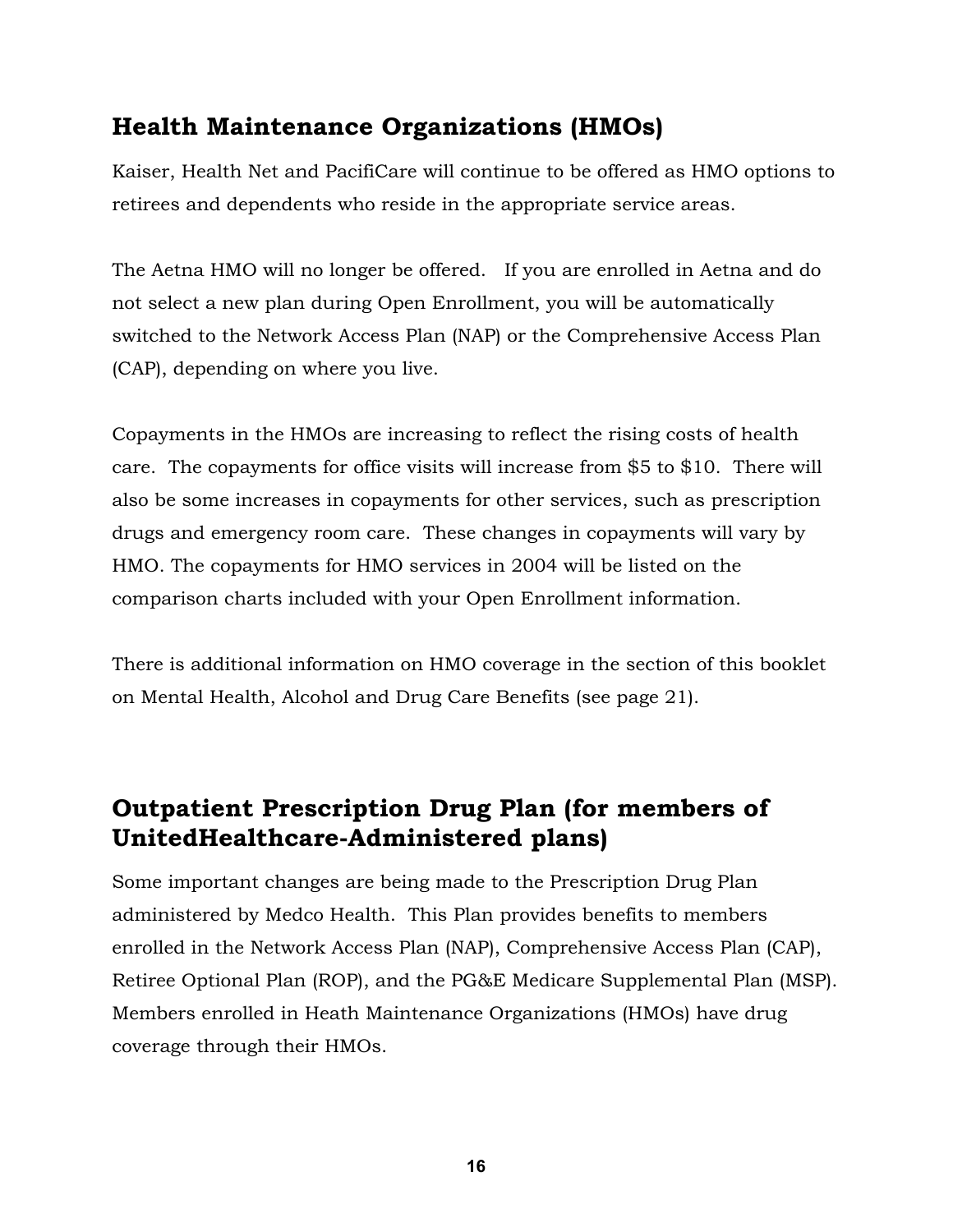Because Medicare does not cover prescription drugs, this plan is the primary payor of prescription drug benefits for members who are enrolled in Medicare.

### *Prescription Drug Plan Changes for NAP and CAP Members*

#### *(Effective January 1, 2004)*

Prescription drugs purchased at a participating retail pharmacy will continue to be reimbursed for up to three 30-day supplies at 85% for generic drugs and 75% for brand name drugs. **However, for retail refills beyond 90 days, the reimbursement rate will be 80% for generic and 70% for brand-name drugs**. Members will be reimbursed at 85% for the initial 30-day generic prescription, as well as for two 30-day refills at a retail pharmacy. If the member requests a fourth prescription at a retail pharmacy, the reimbursement rate will drop to 80% because the 90-day limit will have been exceeded. Therefore, **it is suggested that members use the home-delivery service for refills beyond 90 days.**

### *Prescription Drug Plan Changes for NAP, CAP and MSP Members*

#### *(Effective January 1, 2004)*

Another important change is that for all prescription drug purchases, whether at a retail drug store or through home delivery, members will be responsible for paying the difference between the price of a generic prescription drug and a brand prescription drug, plus coinsurance, if purchasing a brand-name drug when a generic is available.

The example on the following page shows how the new "pay the difference" provision will work.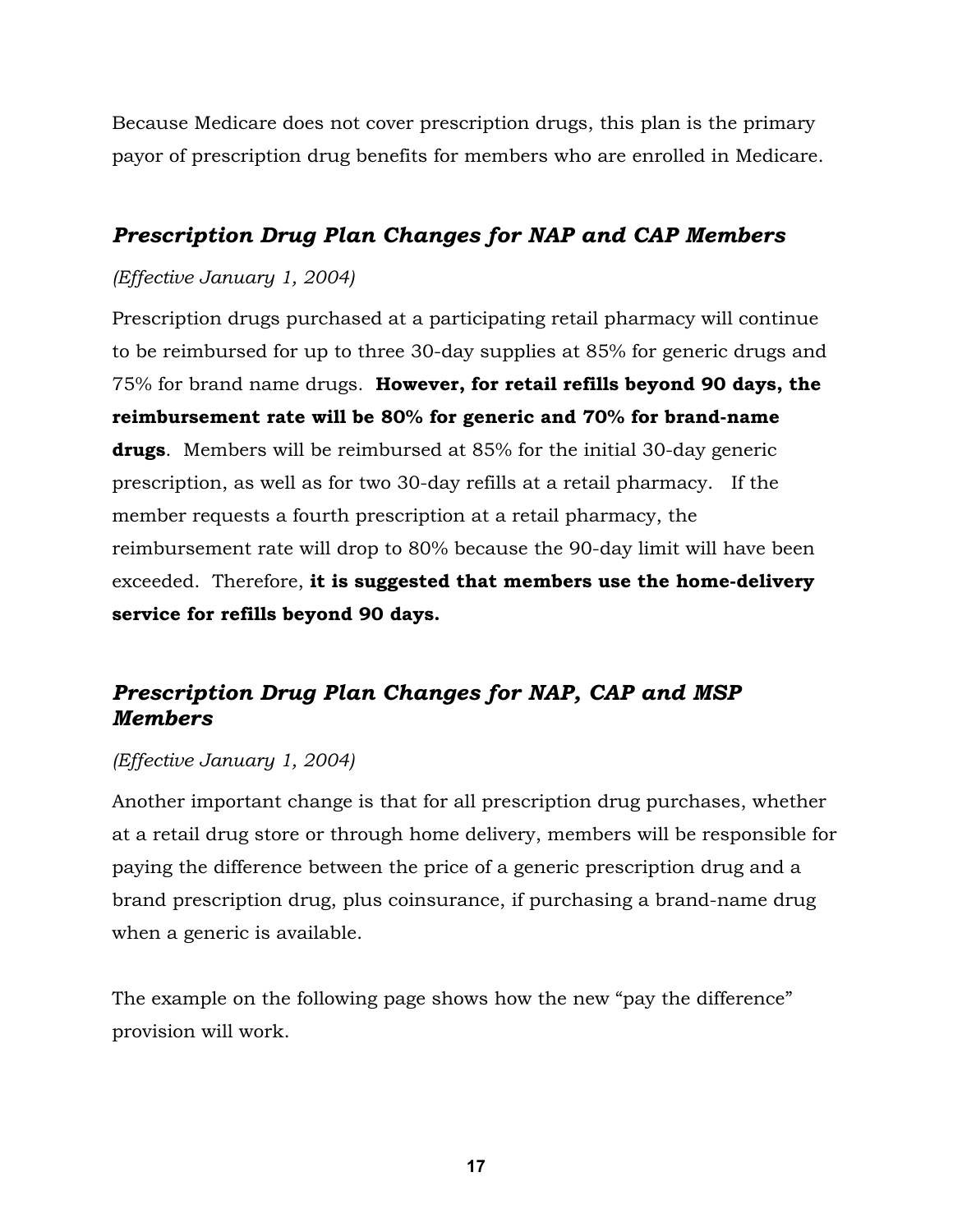#### *Example of Brand-Name Purchase vs. Generic:*

Al purchases a 30-day supply of Prozac, a brand name prescription drug. He chooses not to use the generic alternative, Fluoxetine.

|                                                                                     | <b>GENERIC</b>          | <b>BRAND-NAME</b>            |
|-------------------------------------------------------------------------------------|-------------------------|------------------------------|
| Drug Name and Price                                                                 | Fluoxetine (\$50.96)    | Prozac (\$152.41)            |
| Copayment                                                                           | \$7.64 (15% of \$50.96) | \$38.10 (25% of \$152.41)    |
| Price difference between<br>brand-name and generic                                  | Not applicable          | $$152.41 - $50.96 = $101.45$ |
| \$7.64<br><b>Member's Total Cost</b>                                                |                         | $$38.10 + $101.45 = $139.55$ |
| $($139.55 - $7.64)$<br>Extra cost for member to purchase brand-name drug = \$131.91 |                         |                              |

If Al had elected to use the generic alternative, Fluoxetine, his copayment would have been 15% of the \$50.96 price for the generic drug, or \$7.64. However, because he chooses to purchase the brand-name drug (Prozac) when a generic is available, his copayment will be 25% of the higher price for the brand-name drug, or \$38.10. In addition to this copayment, he must pay the full difference in price between the brand name and generic (\$152.41 - \$50.96 = \$101.45). In total, Al must pay \$139.55 for the brand-name prescription (copay of \$38.10 plus the brand-generic price difference of \$101.45). By purchasing the generic version, Al could have saved \$131.91.

Certain brand name drugs will not be subject to the "pay the difference" penalty. These brand name drugs can be found on Medco Health's Narrow Therapeutic List. Only the 25% brand copayment will apply to these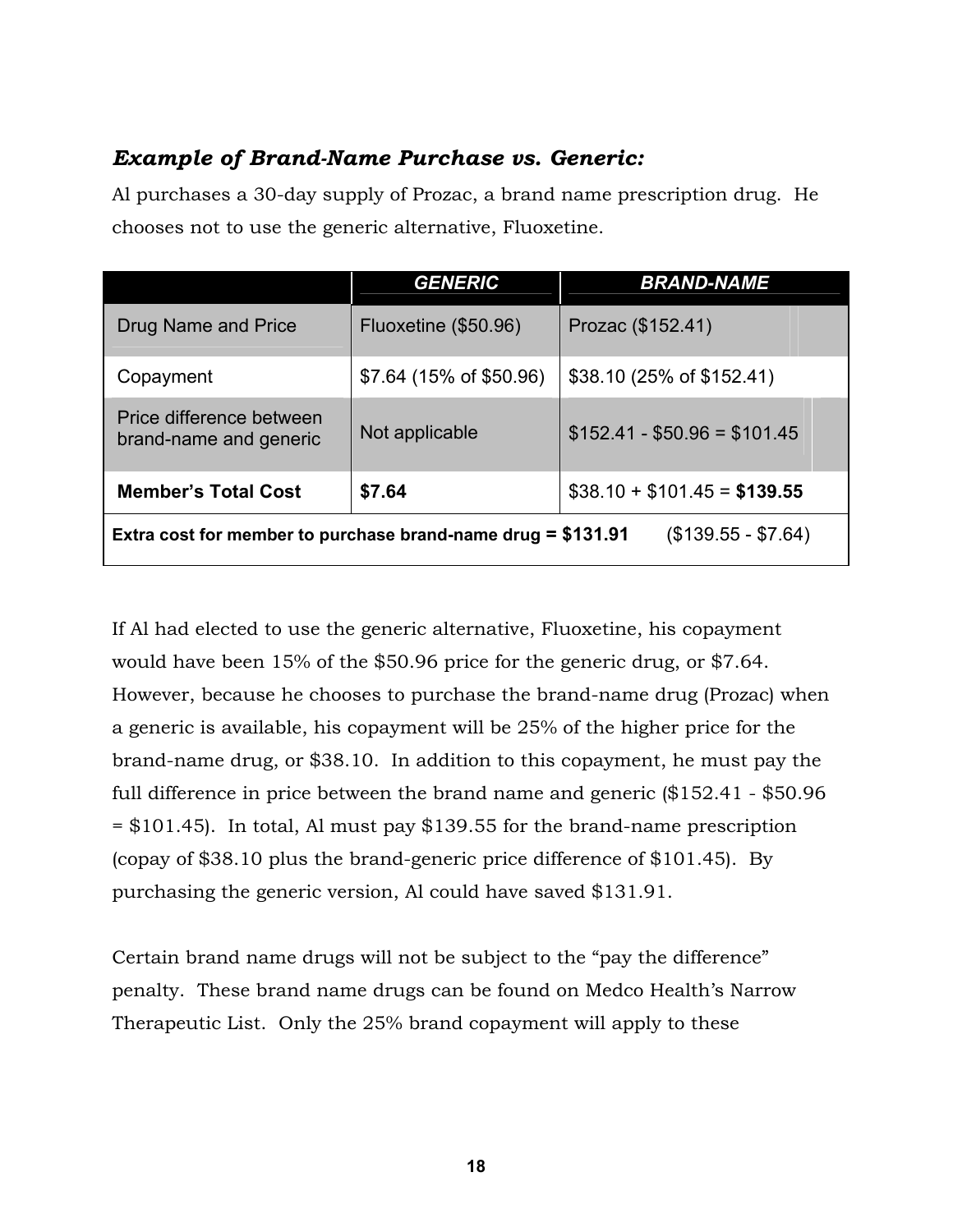brand-name prescription drugs. The list, which is subject to change, currently includes:

- Clozaril (clozapine)
- Coumadin (warfarin)
- Depakene (valproic acid)
- Branded digoxin (e.g. Lanoxin)
- Dilantin (phenytoin)
- Branded levothyroxine (e.g. Synthroid, Levothroid)
- Mysoline (primidone)
- Neoral (cyclosporine)
- Tegretol (carbamazepine)
- All sustained-released theophyllines

Any questions about the Narrow Therapeutic List can be directed to Medco Health at 1-800-718-6590.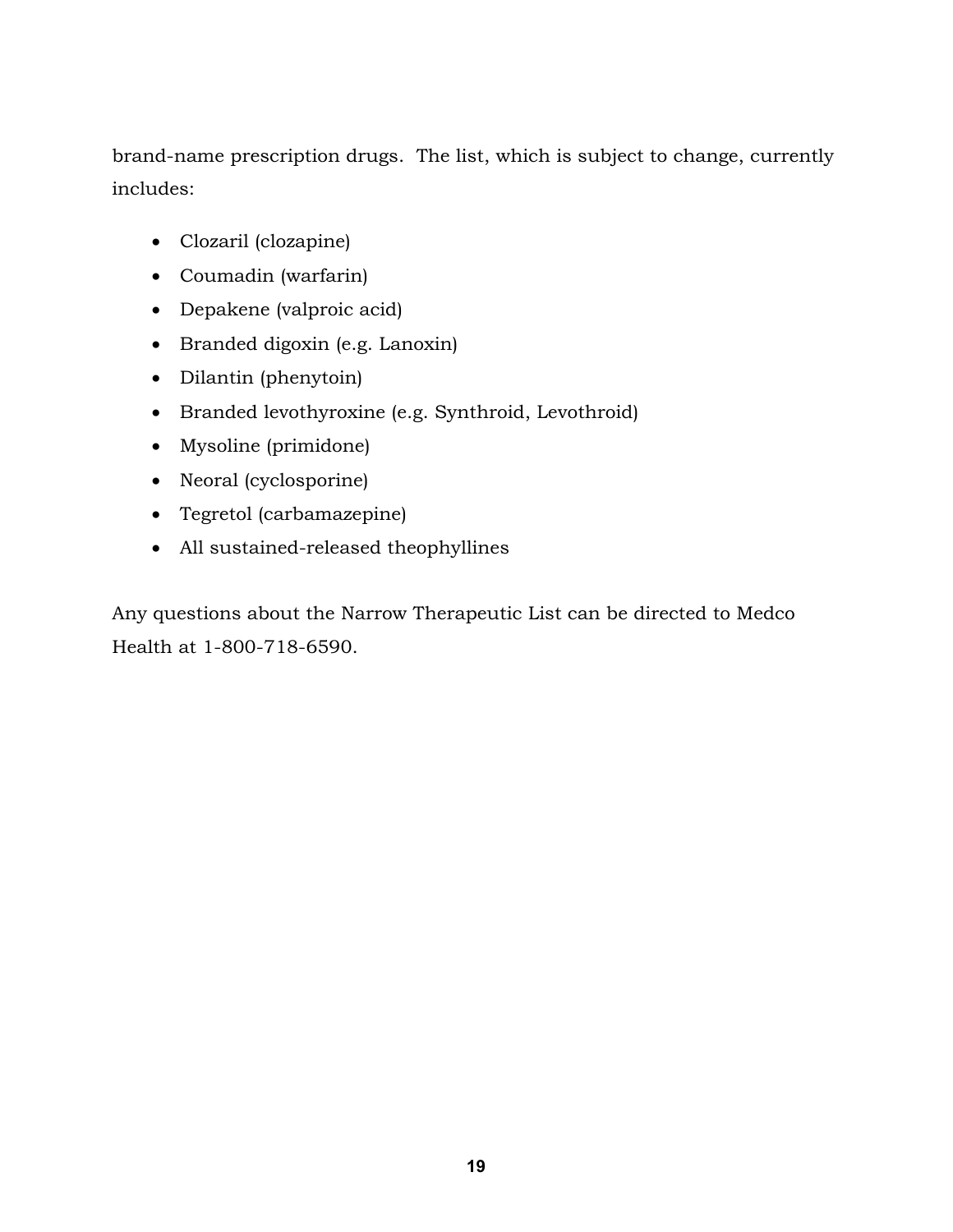# **Prescription Drug Plan (Administered by Medco Health)**

The chart below summarizes the outpatient drug benefits available to members of medical plans administered by UnitedHealthcare.

| <b>Provisions</b>                                                                                              | <b>Retiree Optional Plan</b><br><b>Members</b>                                                                                                                                                     | <b>NAP and CAP Plan</b><br><b>Members</b>                                                                                                                                                                                                 | <b>PG&amp;E Medicare</b><br><b>Supplemental Plan (MSP)</b><br><b>Members</b>                                                                                                                                                             |
|----------------------------------------------------------------------------------------------------------------|----------------------------------------------------------------------------------------------------------------------------------------------------------------------------------------------------|-------------------------------------------------------------------------------------------------------------------------------------------------------------------------------------------------------------------------------------------|------------------------------------------------------------------------------------------------------------------------------------------------------------------------------------------------------------------------------------------|
| <b>Retail Drug Purchases</b>                                                                                   | 60% after deductible at any<br>retail pharmacy                                                                                                                                                     | First three 30-day supplies at a<br>participating pharmacy: 85% for<br>generics, 75% for brand names.<br>Refills beyond 90 days and<br>coverage at non-participating<br>pharmacies:<br>80% for generics and 70% for<br>brand names.       | Coverage is 75% after<br>deductible of eligible expenses<br>not covered by Medicare                                                                                                                                                      |
| Home Delivery (Mail-<br><b>Order) Purchases</b>                                                                | 70% after deductible for 90-day<br>supply                                                                                                                                                          | 90% for generic drugs and<br>80% for brand name drugs.                                                                                                                                                                                    | 80% after deductible for 90-day<br>supply                                                                                                                                                                                                |
| <b>Deductible</b>                                                                                              | \$200 per person; no family<br>maximum. Retail and mail-order<br>deductible is combined.                                                                                                           | No deductible                                                                                                                                                                                                                             | \$100 per person; no family<br>maximum. Retail and mail-order<br>deductible is combined.                                                                                                                                                 |
| Out-of-Pocket<br><b>Maximum</b>                                                                                | \$1,500 per person up to a<br>family maximum of \$3,000. Out-<br>of-pocket maximum coordinates<br>the retail drug plan with the<br>mail-order drug plan; does not<br>coordinate with medical plan. | \$500 per person up to a family<br>maximum of \$1,000. Out-of-<br>pocket maximum coordinates<br>the retail drug plan with the<br>mail-order drug plan; does not<br>coordinate with medical plan.                                          | None                                                                                                                                                                                                                                     |
| <b>Fertility, Sexual</b><br><b>Dysfunction, Memory</b><br><b>Enhancement and Birth</b><br><b>Control Drugs</b> | 50% after deductible                                                                                                                                                                               | 50% for both retail and mail-<br>order plan                                                                                                                                                                                               | Covered only to treat serious<br>medical conditions.                                                                                                                                                                                     |
| <b>Lifetime Maximum</b>                                                                                        | None                                                                                                                                                                                               | None                                                                                                                                                                                                                                      | \$10,000 per person (\$1,000<br>restored each year)                                                                                                                                                                                      |
| <b>Generic Incentive</b>                                                                                       | Not applicable                                                                                                                                                                                     | Member is responsible for<br>paying the difference between<br>the price of a generic<br>prescription drug and a brand-<br>name prescription drug, plus<br>coinsurance, if purchasing a<br>brand-name drug when a<br>generic is available. | Member is responsible for<br>paying the difference between<br>the price of a generic<br>prescription drug and a brand-<br>name prescription drug, plus<br>coinsurance, if purchasing a<br>brand-name drug when a<br>generic is available |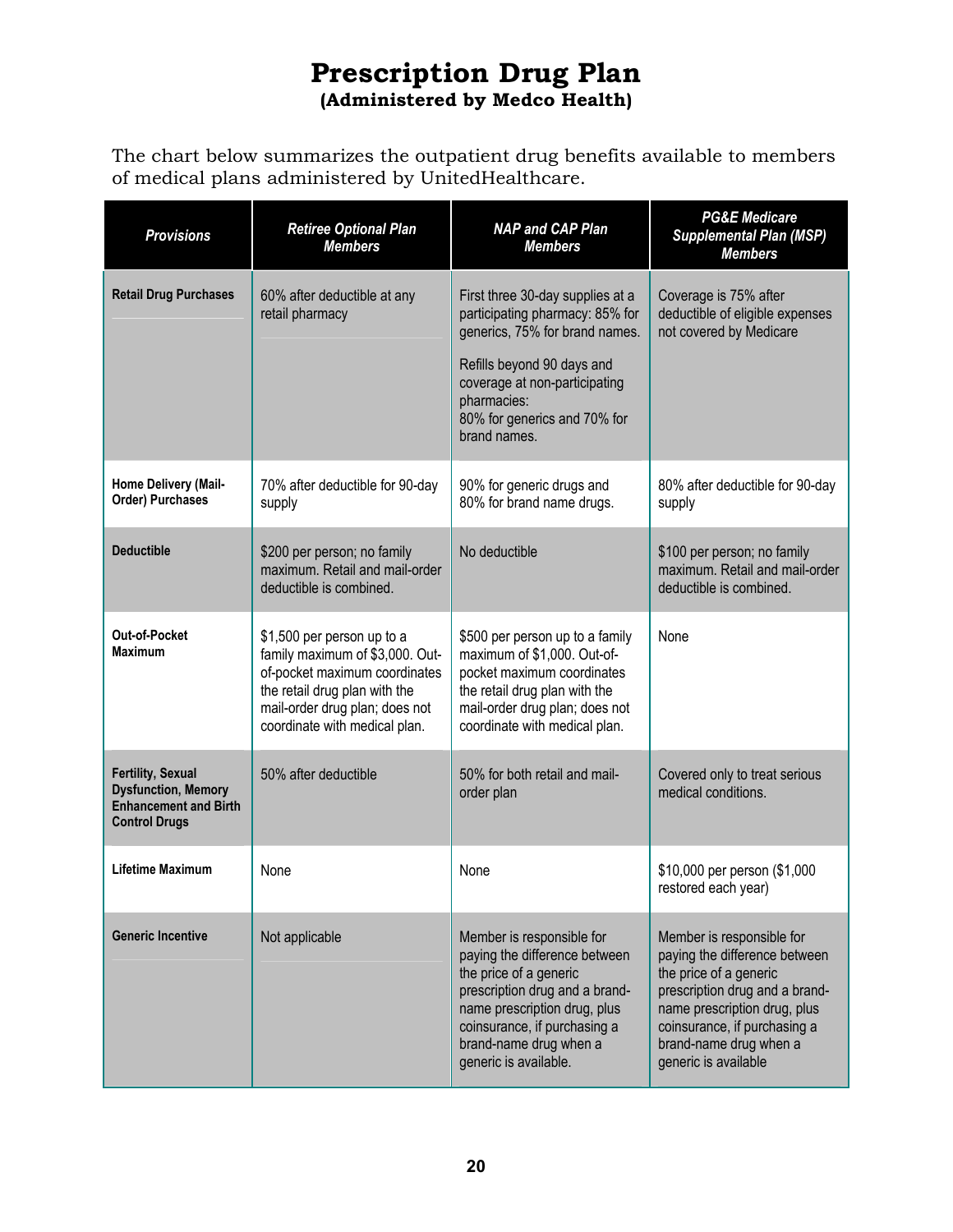# Mental Health, Alcohol and Drug Care Benefits

### *Benefit Changes for Members of Network Access Plan (NAP) and Comprehensive Access Plan (CAP)*

Members in the NAP and CAP Plans will receive mental health benefits through the Mental Health, Alcohol and Drug Care Program administered by ValueOptions. Effective January 1, 2004, the copayment for outpatient mental health visits received through this program is increasing from \$10 to \$15 per visit. Another change is that there will be no charge for the initial visit to a psychiatrist (M.D.) for medication evaluation.

### *HMOs*

Members in HMOs receive mental health benefits through their HMOs. Copayments for mental health visits received through some HMO plans will increase in 2004. The new copayments for HMO services will be specified on the comparison charts included with your Open Enrollment information.

Beginning July 1, 2003, Kaiser members–with approval by ValueOptions–are eligible to receive inpatient or residential treatment for alcohol and drug abuse through the Mental Health, Alcohol and Drug Care Program. Kaiser members will continue to receive outpatient alcohol and drug care coverage through Kaiser.

PacifiCare and Health Net members currently receive alcohol and drug care benefits through the program administered through ValueOptions and also through their HMOs. In 2004, these benefits will only be available through the ValueOptions program, not through PacifiCare or Health Net.

Medicare members enrolled in either the Secure Horizons plan or the Health Net Seniority Plus plan will continue to receive alcohol and drug care benefits through their Medicare HMO, as well as through the ValueOptions program.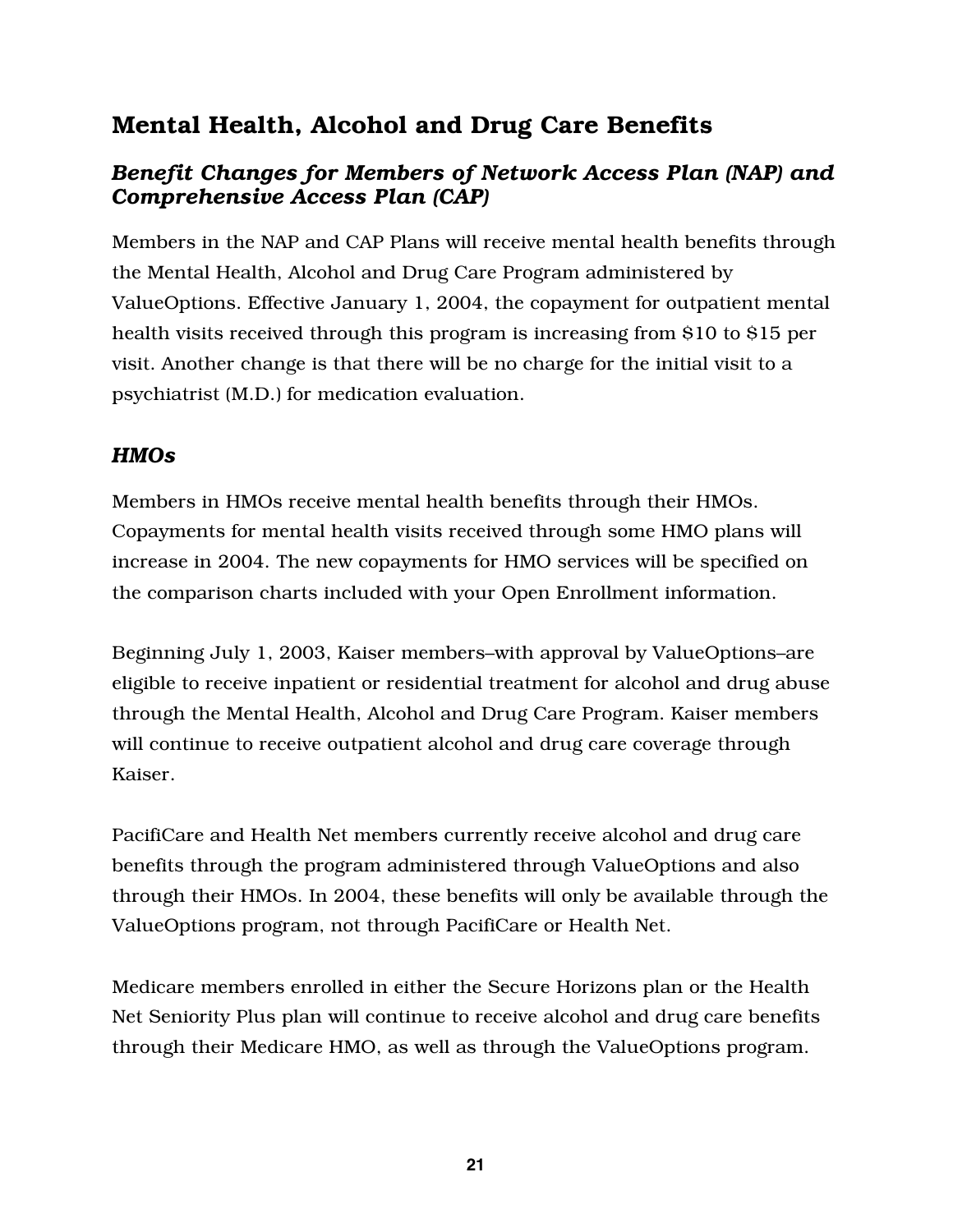# **Retiree Benefits**

### *Retirees Can Drop Coverage and Re-Enroll at a Later Date*

Retirees who drop their PG&E medical plan coverage on or after January 1, 2003, will be allowed to re-enroll during future Open Enrollment periods. Retirees will be responsible for notifying the HR Service Center by September 1<sup>st</sup> if they wish to re-enroll for the upcoming year. An enrollment package will then be mailed to the retiree's home during the next Open Enrollment period.

Retirees who dropped PG&E Retiree Medical Plan coverage prior to January 1, 2003, and surviving dependents who drop coverage at any time are not eligible to re-enroll.

### *New Benefit – Retiree Premium Offset Account*

Effective January 1, 2004, a new benefit – the Retiree Premium Offset Account – will be available to retirees who qualify. Current and future retirees with more than ten years of credited service at retirement will be eligible for the account, provided they are eligible to enroll in a PG&E medical plan. The account can be used to pay 50% of their PG&E monthly medical plan premiums. The Company will contribute up to \$500 for each year of credited service beyond ten years, up to a lifetime maximum account balance of \$7,500.

Your Open Enrollment materials will contain more information such as your personal account balance, how to initiate use of your account and the actual dollar reduction of your required premium contribution should you elect to use your account.

Please note the following:

- The Retiree Premium Offset Account has no cash value.
- You may only use this account to reduce the premiums of a PG&Esponsored medical plan.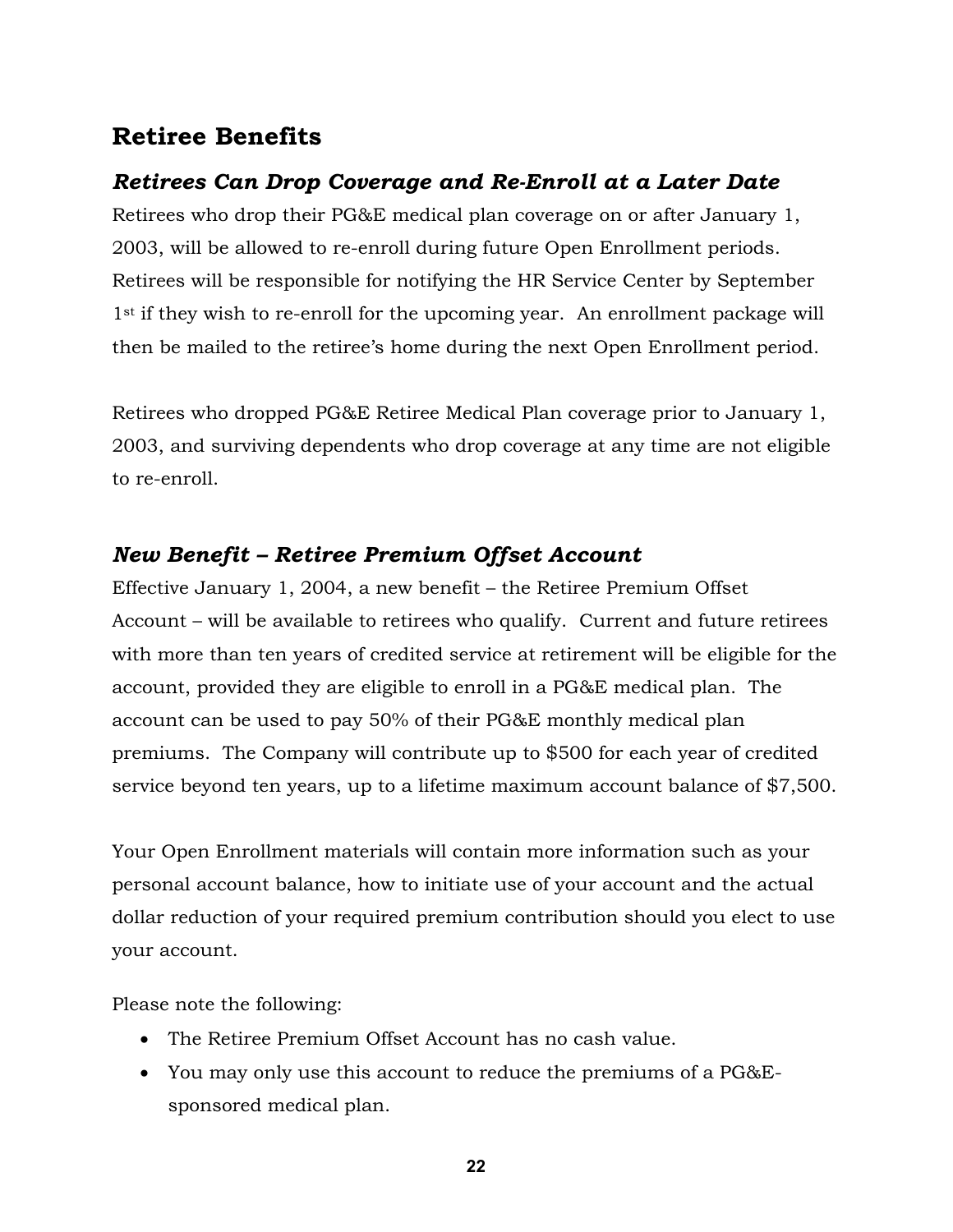- You must actively enroll during Open Enrollment by calling the HR Service Center or returning an enrollment form – if you want to use your account to offset 50% of your monthly medical plan premiums in 2004.
- If your account balance becomes depleted, you will be responsible for paying the full cost of your selected medical plan's premium at that time.
- Once depleted, your account balance will not be restored.
- You may elect to change your Retiree Premium Offset Account election only during a subsequent Open Enrollment period or if you experience a qualified mid-year change-in-status event.
- If you do not actively elect to change your account election during subsequent Open Enrollment periods, your current election will remain in effect for the upcoming plan year.

### *Example:*

Barry retires with 22 years and 11 months of credited service. The calculation for his Retiree Premium Offset Account will take into account his years of credited service beyond ten years, multiplied by \$500 per year. On a monthly basis, the \$500 per year equates to \$41.6666 per month.

Barry has 22 years and 11 months of credited service, so his credited service beyond ten years is 12 years and 11 months. Therefore, the formula for calculating his account balance is as follows:

12 years and 11 months = 155 months 
$$
x
$$
 \$41.6666 = \$6,458

Thus, Barry's account balance is \$6,458. He can use this account to pay 50% of his medical premiums each month.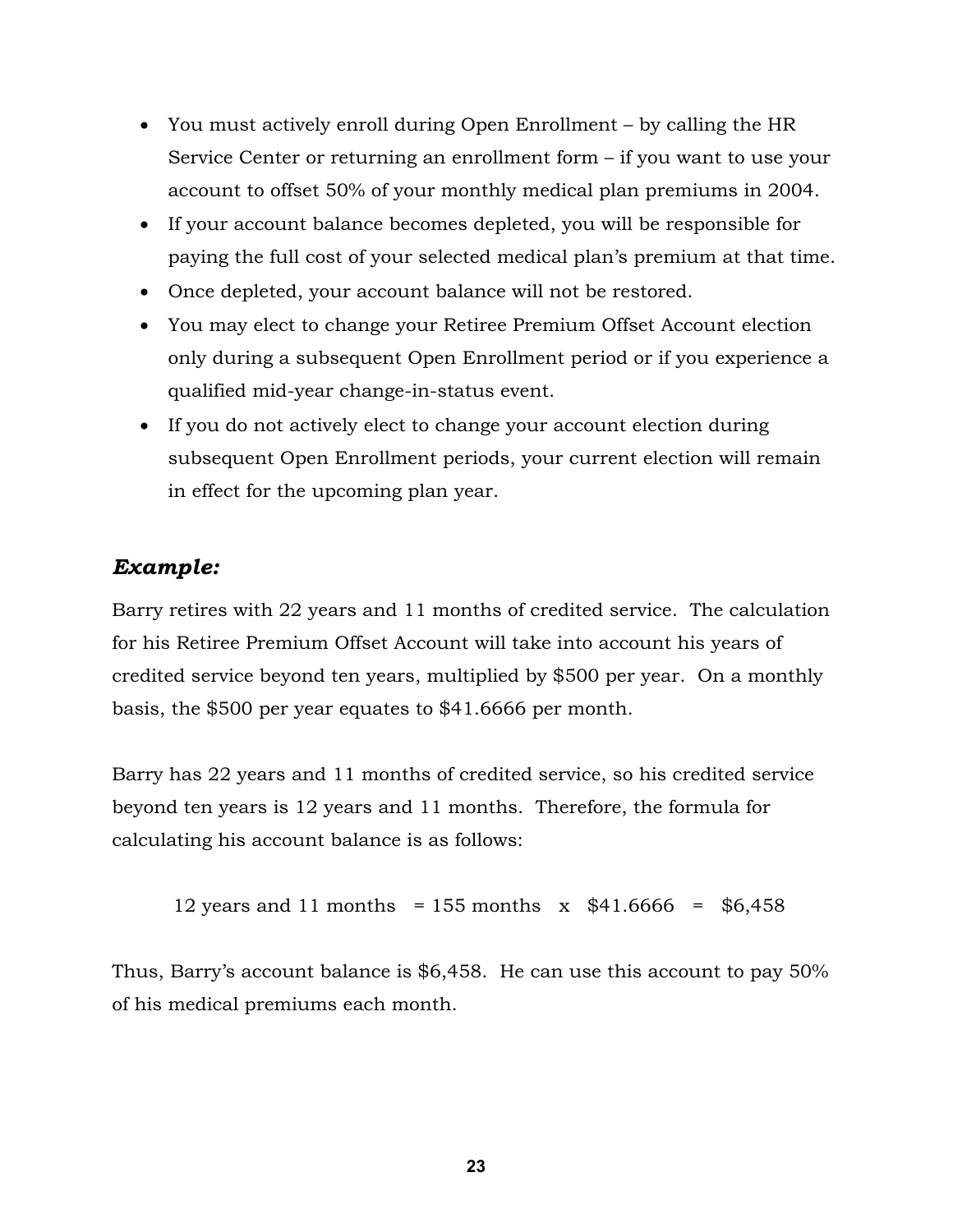# – NOTES –